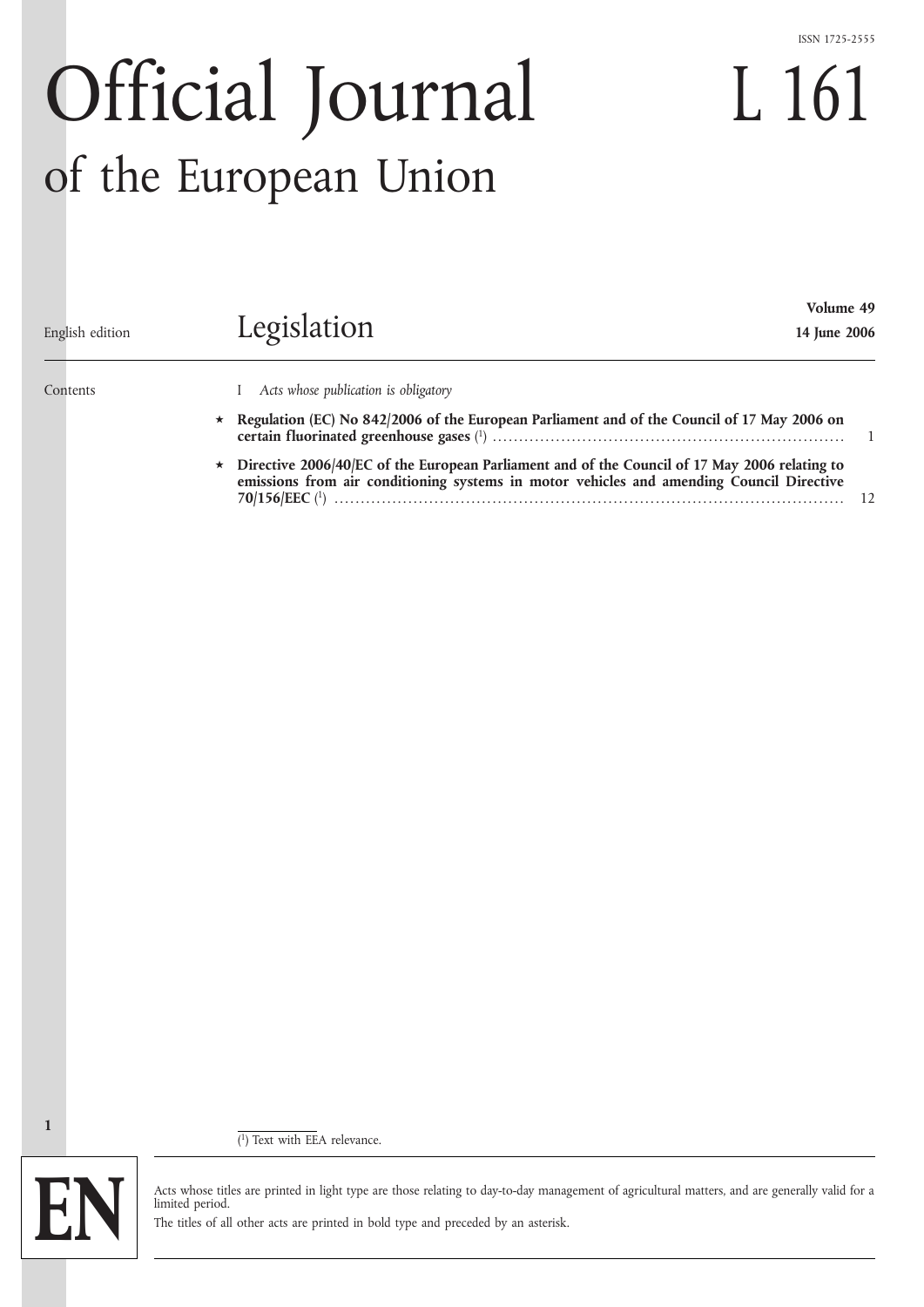# I

*(Acts whose publication is obligatory)*

# **REGULATION (EC) No 842/2006 OF THE EUROPEAN PARLIAMENT AND OF THE COUNCIL of 17 May 2006**

**on certain fluorinated greenhouse gases**

**(Text with EEA relevance)**

THE EUROPEAN PARLIAMENT AND THE COUNCIL OF THE EUROPEAN UNION,

Having regard to the Treaty establishing the European Community, and in particular, Article 175(1) thereof and Article 95 thereof in relation to Articles 7, 8 and 9 of this Regulation,

Having regard to the proposal from the Commission,

Having regard to the opinion of the European Economic and Social Committee (1),

Acting in accordance with the procedure laid down in Article 251 of the Treaty  $(2)$ , in the light of the joint text approved by the Conciliation Committee on 14 March 2006,

# Whereas:

- (1) The Sixth Community Environment Action Programme  $\binom{3}{2}$ identifies climate change as a priority for action. That Programme recognises that the Community is committed to achieving an 8 % reduction in emissions of greenhouse gases in the period from 2008 to 2012 compared to 1990 levels, and that, in the longer-term, global emissions of greenhouse gases will need to be reduced by approximately 70 % compared to 1990 levels.
- (2) The ultimate objective of the United Nations Framework Convention on Climate Change, which was approved by Council Decision 94/69/EC of 15 December 1993 concerning the conclusion of the United Nations Framework Convention on Climate Change (4), is to achieve stabilisation of greenhouse gas concentrations in the

atmosphere at a level which prevents dangerous anthropogenic interference with the climate system.

- (3) Council Decision 2002/358/EC of 25 April 2002 concerning the approval, on behalf of the European Community, of the Kyoto Protocol to the United Nations Framework Convention on Climate Change and the joint fulfilment of commitments thereunder  $(\bar{5})$  commits the Community and its Member States to reduce their aggregate anthropogenic emissions of greenhouse gases listed in Annex A to the Kyoto Protocol by 8 % compared to 1990 levels in the period from 2008 to 2012.
- Most fluorinated greenhouse gases controlled under the Kyoto Protocol and this Regulation have a high global warming potential.
- (5) Provision should be made for the prevention and minimisation of emissions of fluorinated greenhouse gases, without prejudice to Council Directive 75/442/EEC of 15 July 1975 on waste  $(6)$ , Council Directive 96/61/EC of 24 September 1996 concerning integrated pollution prevention and control  $(7)$ , Directive 2000/53/EC of the European Parliament and of the Council of 18 September 2000 on end-of life vehicles  $(^{8})$  and Directive 2002/96/EC of the European Parliament and of the Council of 27 January 2003 on waste electrical and electronic equipment (WEEE) (9).
- The primary objective of this Regulation is to reduce the emissions of the fluorinated greenhouse gases covered by the Kyoto Protocol and thus to protect the environment.

( 9) OJ L 37, 13.2.2003, p. 24. Directive as amended by Directive 2003/ 108/EC (OJ L 345, 31.12.2003, p. 106).

<sup>(</sup> 1) OJ C 108, 30.4.2004, p. 62.

<sup>(</sup> 2) Opinion of the European Parliament of 31 March 2004 (OJ C 103 E, 29.4.2004, p. 600), Council Common Position of 21 June 2005 (OJ C 183 E, 26.7.2005, p. 1) and Position of the European Parliament of 26 October 2005 (not yet published in the Official Journal). Legislative Resolution of the European Parliament of 6 April 2006 and Council Decision of 25 April 2006.

<sup>(</sup> 3) Decision No 1600/2002/EC of the European Parliament and of the Council of 22 July 2002 laying down the Sixth Community Environment Action Programme (OJ L 242, 10.9.2002, p. 1).

<sup>(</sup> 4) OJ L 33, 7.2.1994, p. 11.

<sup>(</sup> 5) OJ L 130, 15.5.2002, p. 1.

<sup>(</sup> 6) OJ L 194, 25.7.1975, p. 39. Directive as last amended by Regulation (EC) No 1882/2003 of the European Parliament and of the Council (OJ L 284, 31.10.2003, p. 1).

<sup>(</sup> 7) OJ L 257, 10.10.1996, p. 26. Directive as last amended by Regulation (EC) No 166/2006 of the European Parliament and of the Council (OJ L 33, 4.2.2006, p. 1).

<sup>(</sup> 8) OJ L 269, 21.10.2000, p. 34. Directive as last amended by Council Decision 2005/673/EC (OJ L 254, 30.9.2005, p. 69).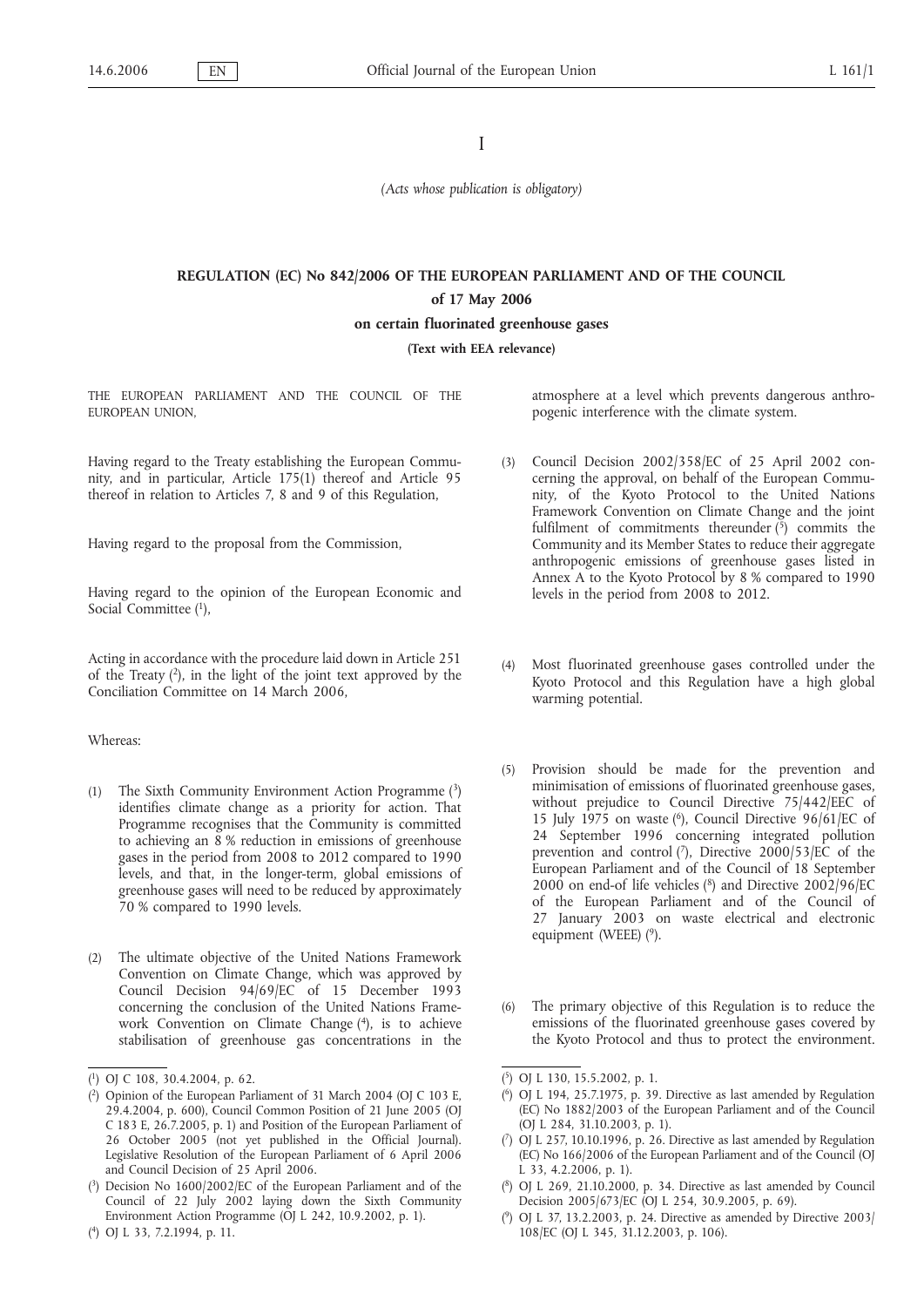The legal base should therefore be Article 175(1) of the Treaty.

- (7) Nevertheless, it is appropriate to take measures at Community level on the basis of Article 95 of the Treaty to harmonise requirements on the use of fluorinated greenhouse gases and the marketing and labelling of products and equipment containing fluorinated greenhouse gases. Marketing and use restrictions for certain applications of fluorinated greenhouse gases are considered appropriate where viable alternatives are available and improvement of containment and recovery is not feasible. Voluntary initiatives by some industry sectors should also be taken into account, as well as the fact that the development of alternatives is still ongoing.
- (8) The application and enforcement of this Regulation should spur technological innovation by encouraging continued development of alternative technologies and transition to already existing technologies that are more environmentally friendly.
- Member States should facilitate the cross-border shipment of recovered fluorinated greenhouse gases for destruction or reclamation within the Community in accordance with the Regulation of the European Parliament and of the Council on shipments of waste (1).
- (10) The placing on the market of the products and equipment containing fluorinated greenhouse gases as listed in Annex II is detrimental to the objectives and commitments of the Community and its Member States with regard to climate change and it is therefore necessary to restrict the placing on the market of these products and equipment as regards the Community. This could also be the case concerning other applications containing fluorinated greenhouse gases and therefore the need for an extension of Annex II should be reviewed, taking account of the environmental benefits, the technical feasibility and cost effectiveness.
- (11) Annex II to Decision 2002/358/EC lays down different targets for individual Member States and Member States have adopted different strategies to achieve these targets. Member States should be able to maintain existing national measures adopted in order to meet those targets for a limited period of time in accordance with Article 95 of the Treaty.
- (12) In order to contribute to the fulfilment of the commitments of the Community and its Member States under the UN Framework Convention on Climate Change, the Kyoto Protocol and Decision 2002/358/EC, Directive 2006/40/EC of the European Parliament and of the Council of 17 May 2006 relating to emissions from air conditioning systems

in motor vehicles and amending Council Directive 70/156/ EEC  $(2)$  and this Regulation, which both contribute to prevention and minimisation of emissions of fluorinated greenhouse gases, should be adopted and published in the *Official Journal of the European Union* simultaneously.

- (13) Provision should be made for the monitoring, evaluation and review of the provisions contained in this Regulation.
- (14) Member States should lay down rules on penalties applicable to infringements of this Regulation and ensure that those rules are implemented. Those penalties must be effective, proportionate and dissuasive.
- (15) This Regulation respects the fundamental rights and observes the principles recognised in particular by the Charter of Fundamental Rights of the European Union.
- (16) Since the objectives of this Regulation, namely the containment and reporting of certain fluorinated greenhouse gases and the control of use and placing on the market of products and equipment containing certain fluorinated greenhouse gases, in order to protect the environment and to preserve the internal market, cannot be sufficiently achieved by the Member States and can therefore by reason of the scale and effects of this Regulation be better achieved at Community level, the Community may adopt measures, in accordance with the principle of subsidiarity as set out in Article 5 of the Treaty. In accordance with the principle of proportionality, as set out in that Article, this Regulation does not go beyond what is necessary in order to achieve those objectives.
- (17) The measures necessary for the implementation of this Regulation should be adopted in accordance with Council Decision 1999/468/EC of 28 June 1999 laying down the procedures for the exercise of implementing powers conferred on the Commission  $(3)$ ,

HAVE ADOPTED THIS REGULATION:

# *Article 1*

### **Scope**

The objective of this Regulation is to contain, prevent and thereby reduce emissions of the fluorinated greenhouse gases covered by the Kyoto Protocol. It shall apply to the fluorinated greenhouse gases listed in Annex A to that Protocol. Annex I to this Regulation contains a list of the fluorinated greenhouse gases currently covered by this Regulation, together with their global warming potentials. In the light of revisions provided for by Article 5(3) of the Kyoto Protocol and accepted by the Community and its Member States, Annex I may be reviewed and if appropriate may then be updated.

<sup>(</sup> 1) Not yet published in the Official Journal.

<sup>(</sup> 2) See page 12 of this Official Journal.

<sup>(</sup> 3) OJ L 184, 17.7.1999, p. 23.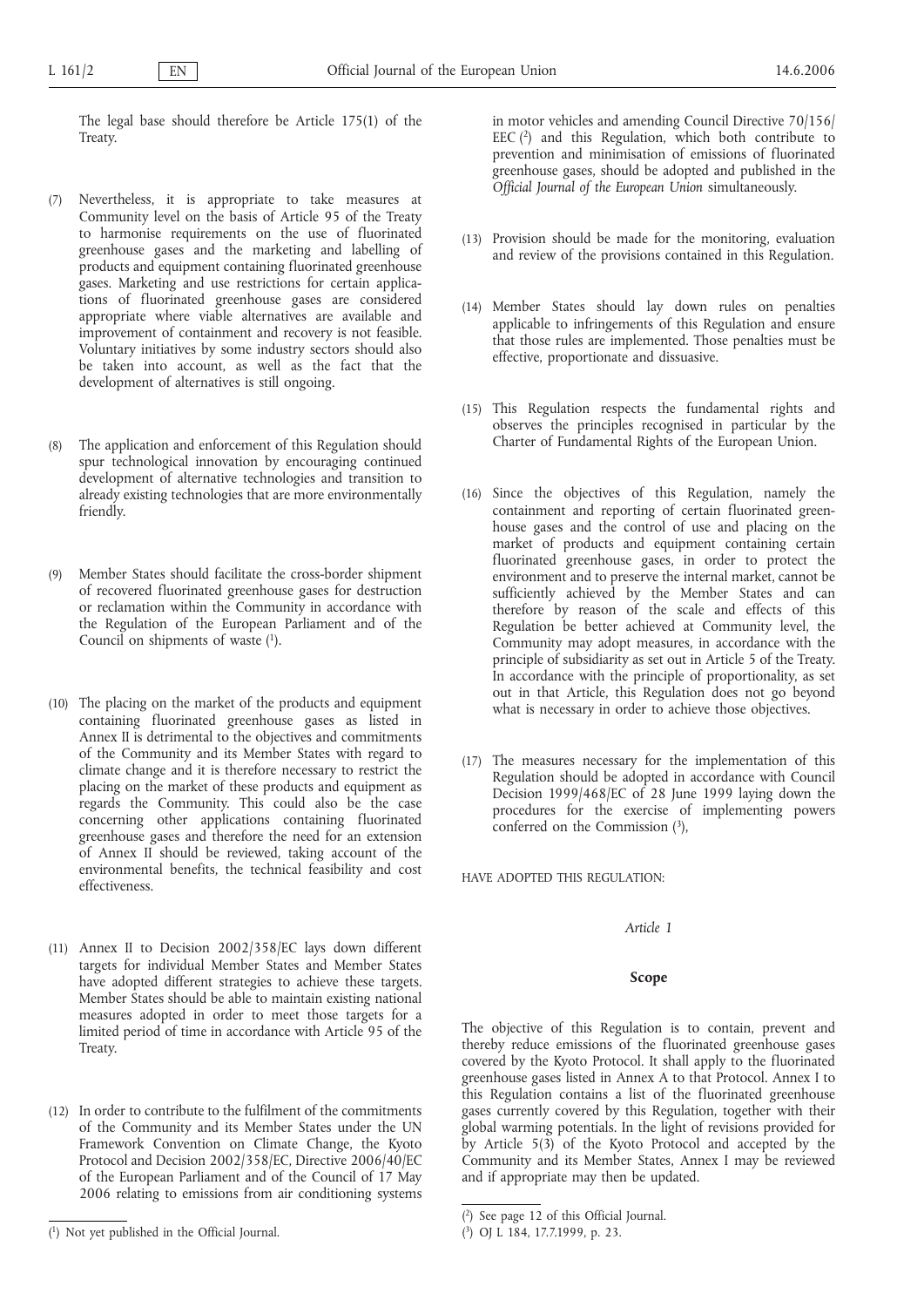This Regulation addresses the containment, use, recovery and destruction of the fluorinated greenhouse gases listed in Annex I; the labelling and disposal of products and equipment containing those gases; the reporting of information on those gases; the control of uses referred to in Article 8 and the placing on the market prohibitions of the products and equipment referred to in Article 9 and Annex II; and the training and certification of personnel and companies involved in activities provided for by this Regulation.

This Regulation shall apply without prejudice to Directives 75/ 442/EEC, 96/61/EC, 2000/53/EC and 2002/96/EC.

# *Article 2*

### **Definitions**

For the purposes of this Regulation the following definitions shall apply:

- 1. 'fluorinated greenhouse gases' means hydrofluorocarbons (HFCs), perfluorocarbons (PFCs) and sulphur hexafluoride  $(SF_6)$  as listed in Annex I and preparations containing those substances, but excludes substances controlled under Regulation (EC) No 2037/2000 of the European Parliament and of the Council of 29 June 2000 on substances that deplete the ozone layer  $(1)$ ;
- 2. 'hydrofluorocarbon' means an organic compound consisting of carbon, hydrogen and fluorine, and where no more than six carbon atoms are contained in the molecule;
- 3. 'perfluorocarbon' means an organic compound consisting of carbon and fluorine only, and where no more than six carbon atoms are contained in the molecule;
- 4. 'global warming potential' means the climatic warming potential of a fluorinated greenhouse gas relative to that of carbon dioxide. The global warming potential (GWP) is calculated in terms of the 100-year warming potential of one kilogram of a gas relative to one kilogram of  $CO<sub>2</sub>$ . The GWP figures listed in Annex I are those published in the third assessment report (TAR) adopted by the Intergovernmental Panel on Climate Change (2001 IPCC GWP values)  $(2)$ ;
- 5. 'preparation' means for the purposes of the obligations in this Regulation, excluding destruction, a mixture composed of two or more substances at least one of which is a fluorinated greenhouse gas, except where the total global warming potential of the preparation is less than 150. The total global warming potential  $(3)$  of the preparation shall be determined in accordance with Part 2 of Annex I;

( 2) IPCC Third Assessment Climate Change 2001. A Report of the Intergovernmental Panel on Climate Change (http://www.ipcc.ch/pub/ reports.htm).

- 'operator' means the natural or legal person exercising actual power over the technical functioning of the equipment and systems covered by this Regulation; a Member State may, in defined, specific situations, designate the owner as being responsible for the operator's obligations;
- 7. 'placing on the market' means the supplying of or making available to a third party within the Community for the first time, against payment or free of charge, products and equipment containing or whose functioning relies upon fluorinated greenhouse gases, and includes import into the customs territory of the Community;
- 8. 'use' means the utilisation of fluorinated greenhouse gases in the production, refilling, servicing or maintenance of products and equipment covered by this Regulation;
- 9. 'heat pump' means a device or installation that extracts heat at low temperature from air, water or earth and supplies heat;
- 10. 'leakage detection system' means a calibrated mechanical, electrical or electronic device for detecting leakage of fluorinated greenhouse gases which, on detection, alerts the operator;
- 11. 'hermetically sealed system' means a system in which all refrigerant containing parts are made tight by welding, brazing or a similar permanent connection which may include capped valves and capped service ports that allow proper repair or disposal and which have a tested leakage rate of less than 3 grams per year under a pressure of at least a quarter of the maximum allowable pressure;
- 12. 'container' means a product which is designed primarily for transporting or storing fluorinated greenhouse gases;
- 13. 'a non-refillable container' means a container that is designed not to be refilled and is used in the servicing, maintenance or filling of refrigeration, air-conditioning or heat pump equipment, fire protection systems or high-voltage switchgear, or to store or transport fluorinated greenhouse gas based solvents;
- 14. 'recovery' means the collection and storage of fluorinated greenhouse gases from, for example, machinery, equipment and containers;
- 15. 'recycling' means the reuse of a recovered fluorinated greenhouse gas following a basic cleaning process;
- 16. 'reclamation' means the reprocessing of a recovered fluorinated greenhouse gas in order to meet a specified standard of performance;

<sup>(</sup> 1) OJ L 244, 29.9.2000, p. 1. Regulation as last amended by Commission Regulation (EC) No 29/2006 (OJ L 6, 11.1.2006, p. 27).

<sup>(</sup> 3) For the calculation of the GWP of non-fluorinated greenhouse gases in preparations, the values published in the First IPCC Assessment shall apply, see: Climate Change, The IPCC Scientific Assessment, J.T. Houghton, G.J. Jenkins, J.J. Ephraums (ed.), Cambridge University Press, Cambridge (UK) 1990.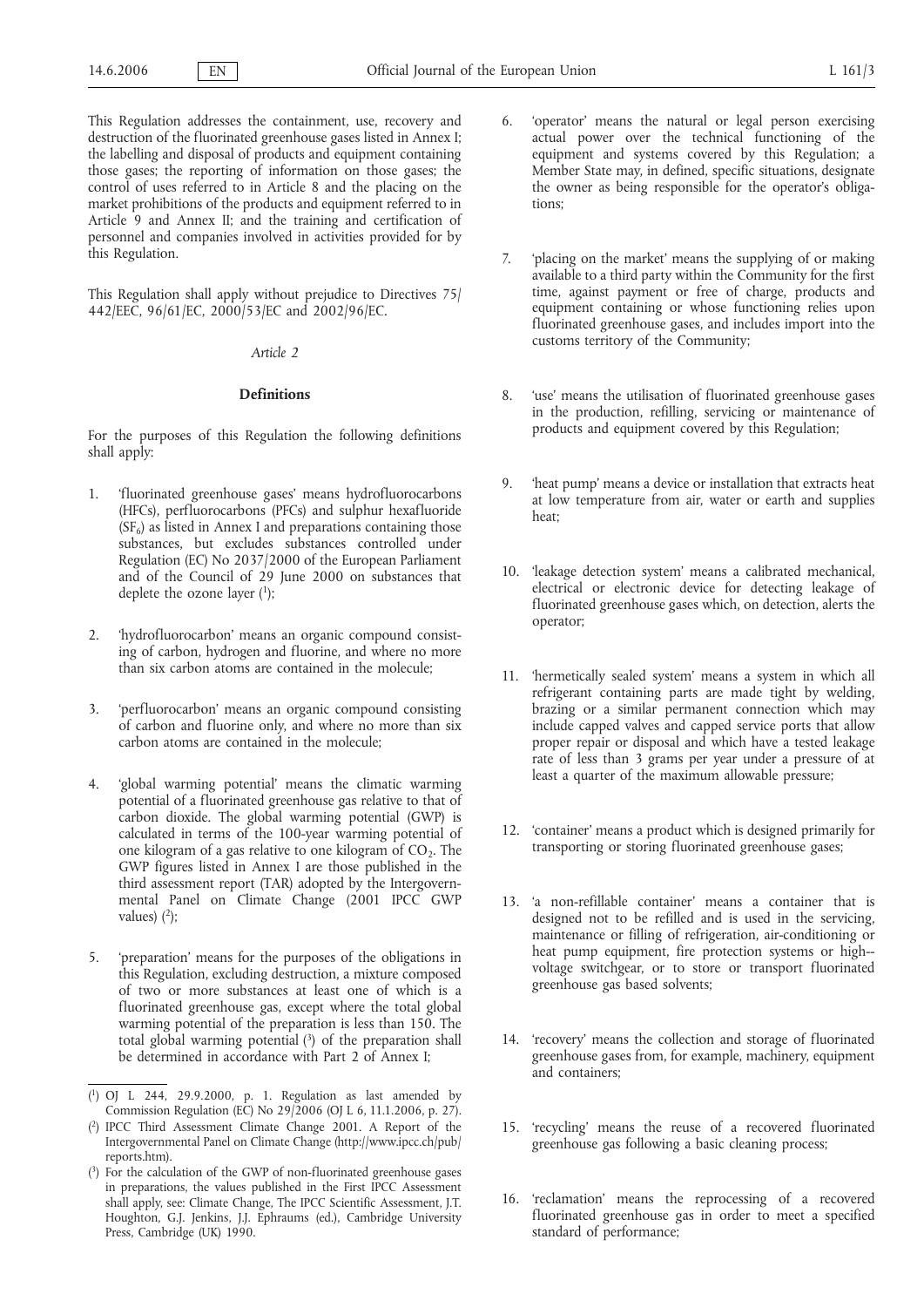- 17. 'destruction' means the process by which all or most of a fluorinated greenhouse gas is permanently transformed or decomposed into one or more stable substances which are not fluorinated greenhouse gases;
- 18. 'stationary application or equipment' means an application or equipment which is normally not in transit during operation;
- 19. 'novelty aerosol' means those aerosol generators marketed and intended for sale to the general public for entertainment and decorative purposes as listed in the Annex to Directive  $94/48$ /EC  $(1)$ .

# *Article 3*

### **Containment**

1. Operators of the following stationary applications: refrigeration, air conditioning and heat pump equipment, including their circuits, as well as fire protection systems, which contain fluorinated greenhouse gases listed in Annex I, shall, using all measures which are technically feasible and do not entail disproportionate cost:

- (a) prevent leakage of these gases; and
- (b) as soon as possible repair any detected leakage.

2. Operators of the applications referred to in paragraph 1 shall ensure that they are checked for leakage by certified personnel who comply with the requirements of Article 5, according to the following schedule:

- (a) applications containing 3 kg or more of fluorinated greenhouse gases shall be checked for leakage at least once every 12 months; this shall not apply to equipment with hermetically sealed systems, which are labelled as such and contain less than 6 kg of fluorinated greenhouse gases;
- (b) applications containing 30 kg or more of fluorinated greenhouse gases shall be checked for leakage at least once every six months;
- (c) applications containing 300 kg or more of fluorinated greenhouse gases shall be checked for leakage at least once every three months.

The applications shall be checked for leakage within one month after a leak has been repaired to ensure that the repair has been effective.

For the purposes of this paragraph, 'checked for leakage' means that the equipment or system is examined for leakage using direct or indirect measuring methods, focusing on those parts of the equipment or system most likely to leak. The direct and

indirect measuring methods of checking for leakage shall be specified in the standard checking requirements referred to in paragraph 7.

3. Operators of the applications referred to in paragraph 1, containing 300 kg or more of fluorinated greenhouse gases, shall install leakage detection systems. These leakage detection systems shall be checked at least once every 12 months to ensure their proper functioning. In the case of such fire protection systems installed before 4 July 2007, leakage detection systems shall be fitted by 4 July 2010.

4. Where a properly functioning appropriate leakage detection system is in place, the frequency of the checks required under paragraph 2(b) and (c) shall be halved.

5. In the case of fire protection systems where there is an existing inspection regime in place to meet ISO 14520 standard, these inspections may also fulfil the obligations of this Regulation as long as those inspections are at least as frequent.

6. Operators of the applications referred to in paragraph 1, containing 3 kg or more of fluorinated greenhouse gases, shall maintain records on the quantity and type of fluorinated greenhouse gases installed, any quantities added and the quantity recovered during servicing, maintenance and final disposal. They shall also maintain records of other relevant information including the identification of the company or technician who performed the servicing or maintenance, as well as the dates and results of the checks carried out under paragraphs 2, 3 and 4 and relevant information specifically identifying the separate stationary equipment of applications referred to in paragraph 2(b) and (c). These records shall be made available on request to the competent authority and to the Commission.

7. By 4 July 2007, the Commission shall establish, in accordance with the procedure referred to in Article 12(2), the standard leakage checking requirements for each of the applications referred to in paragraph 1 of this Article.

### *Article 4*

# **Recovery**

1. Operators of the following types of stationary equipment shall be responsible for putting in place arrangements for the proper recovery by certified personnel, who comply with the requirements of Article 5, of fluorinated greenhouse gases to ensure their recycling, reclamation or destruction:

- (a) the cooling circuits of refrigeration, air-conditioning and heat pump equipment;
- equipment containing fluorinated greenhouse gas-based solvents;

<sup>(</sup> 1) Directive 94/48/EC of the European Parliament and of the Council of 7 December 1994 amending for the 13th time Directive 76/769/EEC on the approximation of the laws, regulations and administrative provisions of the Member States relating to restrictions on the marketing and use of certain dangerous substances and preparations (OJ L 331, 21.12.1994, p. 7).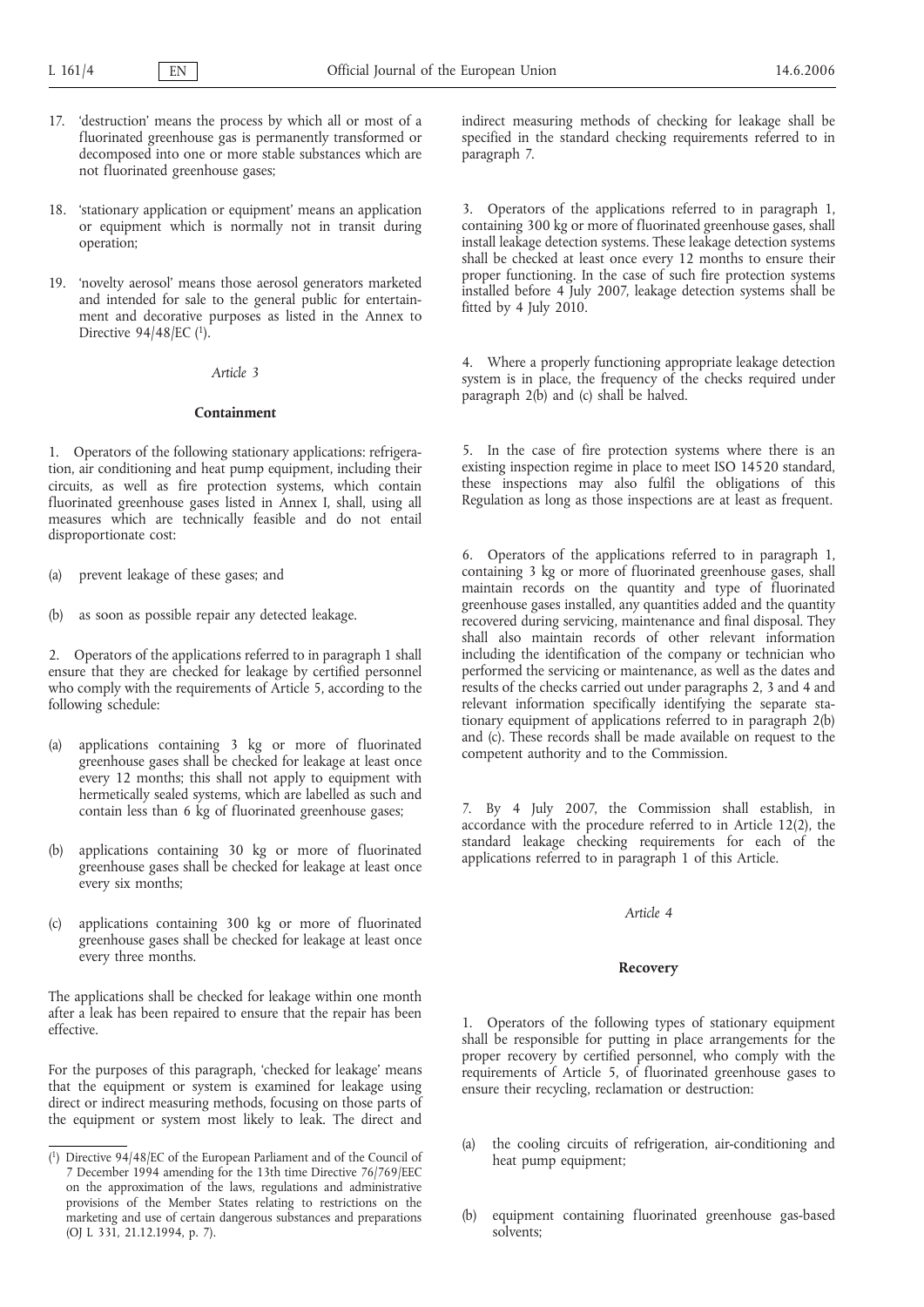(c) fire protection systems and fire extinguishers; and

(d) high-voltage switchgear.

2. When a refillable or non-refillable fluorinated greenhouse gas container reaches the end of its life, the person utilising the container for transport or storage purposes shall be responsible for putting in place arrangements for the proper recovery of any residual gases it contains to ensure their recycling, reclamation or destruction.

3. The fluorinated greenhouse gases contained in other products and equipment, including mobile equipment unless it is serving military operations, shall, to the extent that it is technically feasible and does not entail disproportionate cost, be recovered by appropriately qualified personnel, to ensure their recycling, reclamation or destruction.

4. Recovery, for the purpose of recycling, reclamation or destruction of the fluorinated greenhouse gases, pursuant to paragraphs 1 to 3, shall take place before the final disposal of that equipment and, when appropriate, during its servicing and maintenance.

# *Article 5*

# **Training and certification**

1. By 4 July 2007, on the basis of information received from Member States and in consultation with the relevant sectors, minimum requirements and the conditions for mutual recognition shall be established in accordance with the procedure referred to in Article 12(2) in respect of training programmes and certification for both the companies and the relevant personnel involved in installation, maintenance or servicing of the equipment and systems covered by Article 3(1) as well as for the personnel involved in the activities provided for in Articles 3 and 4.

2. By 4 July 2008, Member States shall establish or adapt their own training and certification requirements, on the basis of the minimum requirements referred to in paragraph 1. Member States shall notify the Commission of their training and certification programmes. Member States shall give recognition to the certificates issued in another Member State and shall not restrict the freedom to provide services or the freedom of establishment for reasons relating to the certification issued in another Member State.

3. The operator of the relevant application shall ensure that the relevant personnel have obtained the necessary certification, referred to in paragraph 2, which implies appropriate knowledge of the applicable regulations and standards as well as the necessary competence in emission prevention and recovery of fluorinated greenhouse gases and handling safely the relevant type and size of equipment.

4. By 4 July 2009 Member States shall ensure that the companies involved in carrying out the activities provided for in Articles 3 and 4 shall only take delivery of fluorinated greenhouse gases where their relevant personnel hold the certificates mentioned in paragraph 2 of this Article.

5. By 4 July 2007 the Commission shall determine, in accordance with the procedure referred to in Article 12(2), the format of the notification referred to in paragraph 2 of this Article.

### *Article 6*

### **Reporting**

1. By 31 March 2008 and every year thereafter, each producer, importer and exporter of fluorinated greenhouse gases shall communicate to the Commission by way of a report, sending the same information to the competent authority of the Member State concerned, the following data in respect of the preceding calendar year:

- (a) each producer who produces more than one tonne of fluorinated greenhouse gases per annum shall communicate:
	- its total production of each fluorinated greenhouse gas in the Community, identifying the main categories of applications (e.g. mobile air-conditioning, refrigeration, air‑conditioning, foams, aerosols, electrical equipment, semi‑conductor manufacture, solvents and fire protection) in which the substance is expected to be used,
	- the quantities of each fluorinated greenhouse gas it has placed on the market in the Community,
	- any quantities of each fluorinated greenhouse gas recycled, reclaimed or destroyed;
- (b) each importer who imports more than one tonne of fluorinated greenhouse gases per annum, including any producers who also import, shall communicate:
	- the quantity of each fluorinated greenhouse gas it has imported or placed on the market in the Community, separately identifying the main categories of applications (e.g. mobile air‑conditioning, refrigeration, airconditioning, foams, aerosols, electrical equipment, semi-conductor manufacture) in which the substance is expected to be used,
	- any quantities of each used fluorinated greenhouse gas it has imported for recycling, for reclamation or for destruction;
- (c) each exporter who exports more than one tonne of fluorinated greenhouse gases per annum, including any producers who also export, shall communicate:
	- the quantities of each fluorinated greenhouse gas it has exported from the Community,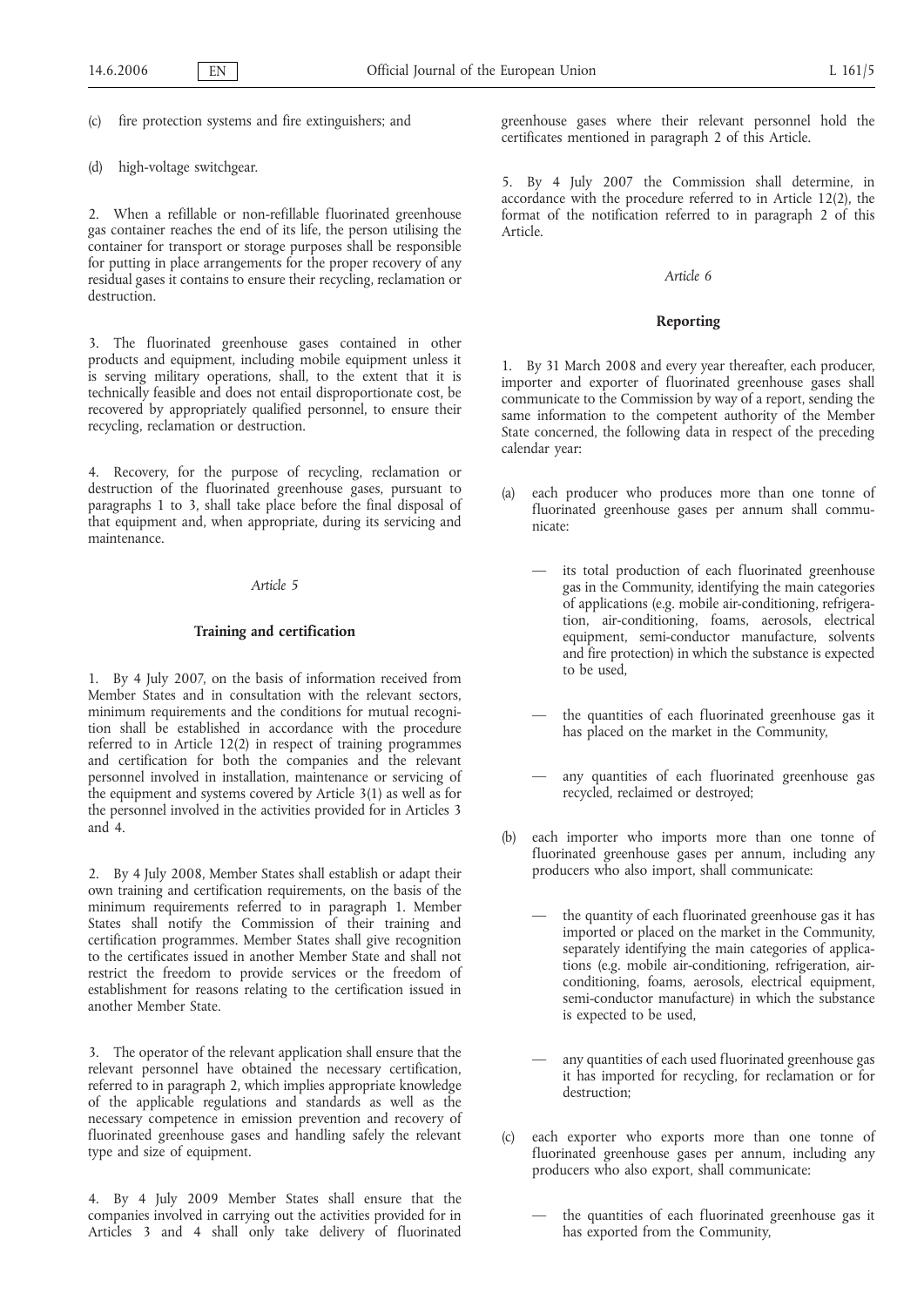any quantities of each used fluorinated greenhouse gas it has exported for recycling, for reclamation or for destruction.

2. By 4 July 2007, the Commission shall determine, in accordance with the procedure referred to in Article 12(2), the format of the reports referred to in paragraph 1 of this Article.

3. The Commission shall take appropriate steps to protect the confidentiality of the information submitted to it.

4. Member States shall establish reporting systems for the relevant sectors referred to in this Regulation, with the objective of acquiring, to the extent possible, emission data.

*Article 7*

# **Labelling**

1. Without prejudice to the provisions of Directive 67/548/ EEC (<sup>1</sup>) and of Directive 1999/45/EC (<sup>2</sup>) in respect of the labelling of dangerous substances and preparations, the products and equipment, listed in paragraph 2, containing fluorinated greenhouse gases shall not be placed on the market unless the chemical names of the fluorinated greenhouse gases are identified by way of a label using the accepted industry nomenclature. Such label shall clearly indicate that the product or equipment contains fluorinated greenhouse gases covered by the Kyoto Protocol and their quantity, and this shall be clearly and indelibly stated on the product or equipment, adjacent to the service points for charging or recovering the fluorinated greenhouse gas, or on that part of the product or equipment which contains the fluorinated greenhouse gas. Hermetically sealed systems shall be labelled as such.

Information on the fluorinated greenhouse gases, including their global warming potential, shall be included in the instruction manuals provided for such products and equipment.

2. Paragraph 1 shall apply to the following types of products and equipment:

- (a) refrigeration products and equipment which contain perfluorocarbons or preparations containing perfluorocarbons;
- (b) refrigeration and air conditioning products and equipment (other than those contained in motor vehicles), heat pumps, fire protection systems and fire extinguishers, if the respective type of product or equipment contains hydrofluorocarbons or preparations containing hydrofluorocarbons;
- (c) switchgear which contains sulphur hexafluoride or preparations containing sulphur hexafluoride; and
- (d) all fluorinated greenhouse gas containers.

3. The form of the label to be used shall be established in accordance with the procedure referred to in Article 12(2). Labelling requirements additional to those set out in paragraph 1 shall, if appropriate, be adopted in accordance with the same procedure. Before submitting a proposal to the Committee referred to in Article 12(1), the Commission shall review the desirability of including additional environmental information, including the global warming potential, on labels, taking due account of existing labelling schemes already applicable to the products and equipment referred to in paragraph 2.

# *Article 8*

# **Control of use**

1. The use of sulphur hexafluoride or preparations thereof in magnesium die-casting, except where the quantity of sulphur hexafluoride used is below 850 kg per year, shall be prohibited from 1 January 2008.

2. The use of sulphur hexafluoride or preparations thereof for the filling of vehicle tyres shall be prohibited from 4 July 2007.

### *Article 9*

### **Placing on the market**

1. The placing on the market of products and equipment containing, or whose functioning relies upon, fluorinated greenhouse gases, as listed in Annex II shall be prohibited as specified in that Annex.

2. Paragraph 1 shall not apply to products and equipment shown to be manufactured before the date of entry into force of the relevant placing on the market prohibition.

- 3. (a) Where a Member State has, by 31 December 2005, adopted national measures which are stricter than those laid down in this Article and which fall within the scope of this Regulation, concerning the placing on the market of products and equipment containing, or whose functioning relies upon, fluorinated greenhouse gases, that Member State may, subject to point (b), maintain those national measures until 31 December 2012.
	- (b) The Member State in question shall notify the national measures to the Commission, accompanied by justification in support of those measures, by 4 July 2007. Such

<sup>(</sup> 1) Council Directive 67/548/EEC of 27 June 1967 on the approximation of laws, regulations and administrative provisions relating to the classification, packaging and labelling of dangerous substances (OJ 196, 16.8.1967, p. 1). Directive as last amended by Commission Directive 2004/73/EC (OJ L 152, 30.4.2004, p. 1).

<sup>(</sup> 2) Directive 1999/45/EC of the European Parliament and of the Council of 31 May 1999 concerning the approximation of the laws, regulations and administrative provisions of the Member States relating to the classification, packaging and labelling of dangerous preparations (OJ L 200, 30.7.1999, p. 1). Directive as last amended by Commission Directive 2006/8/EC (OJ L 19, 24.1.2006, p. 12).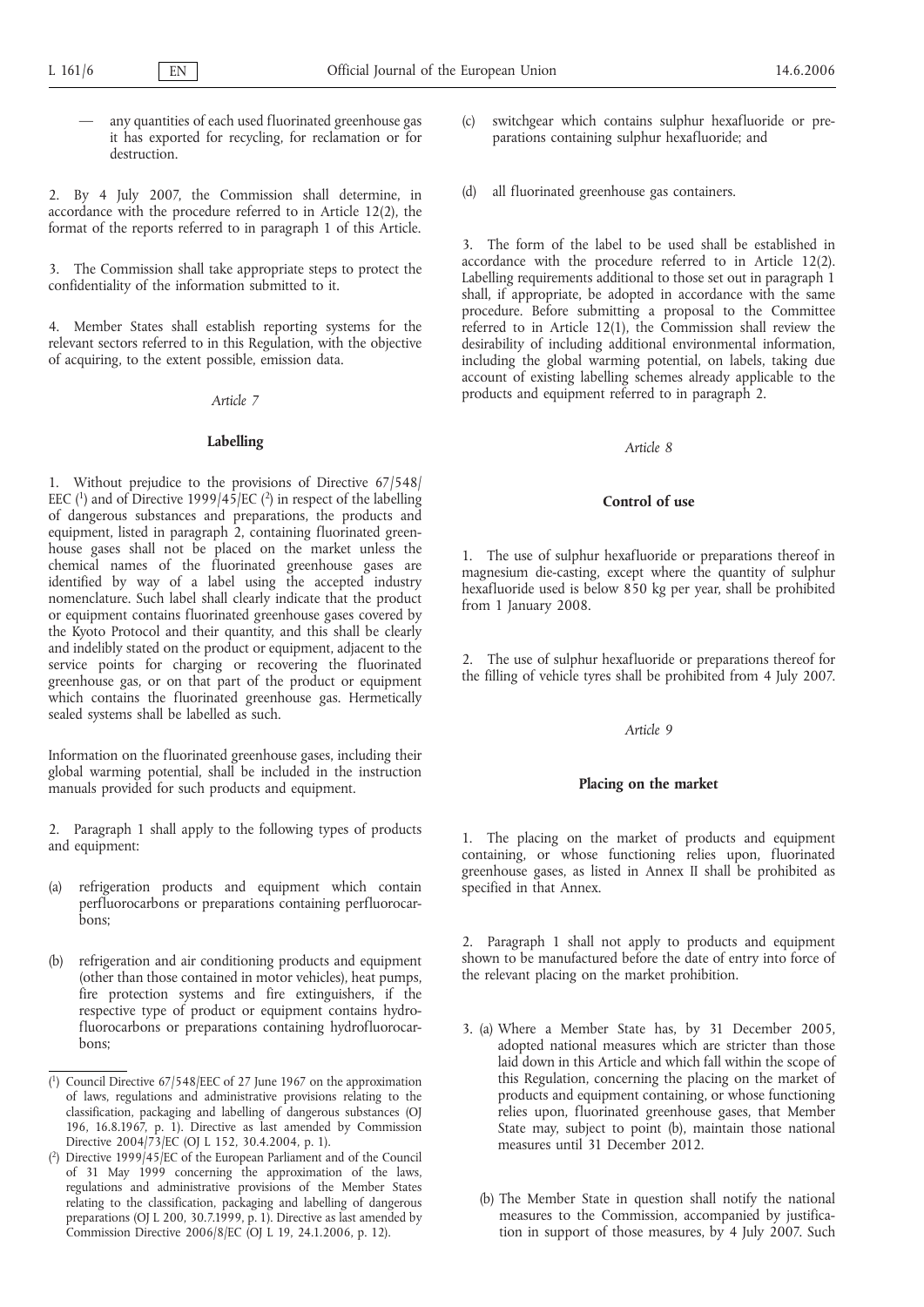measures must be compatible with the Treaty. The Commission shall provide to the Committee referred to in Article 12(1) relevant information on such measures.

# *Article 10*

### **Review**

1. On the basis of progress in potential containment or replacement of fluorinated greenhouse gases in air conditioning systems, other than those fitted to motor vehicles referred to in Council Directive 70/156/EEC of 6 February 1970 on the approximation of laws relating to the type-approval of motor vehicles and their trailers  $(1)$ , and in refrigeration systems contained in modes of transport, the Commission shall review this Regulation and publish a report by 31 December 2007 at the latest. It shall, if appropriate, accompany this report with legislative proposals by 31 December 2008, with a view to applying the provisions of Article 3 to air-conditioning systems, other than those fitted to motor vehicles referred to in Directive 70/156/EEC, and refrigeration systems contained in modes of transport.

2. By 4 July 2011, the Commission shall publish a report based on the experience of the application of this Regulation. In particular, the report shall:

- (a) assess the impact of relevant provisions on emissions and projected emissions of fluorinated greenhouse gases and examine the cost-effectiveness of these provisions;
- (b) in the light of future assessment reports of the IPCC, assess whether additional fluorinated greenhouse gases should be added to Annex I;
- (c) evaluate the training and certification programmes established by Member States under Article 5(2);
- (d) assess the need for Community standards relating to the control of emissions of fluorinated greenhouse gases from products and equipment, in particular as regards foam, including technical requirements with respect to the design of products and equipment;
- (e) evaluate the effectiveness of containment measures carried out by operators under Article 3 and assess whether maximum leakage rates for installations can be established;
- (f) assess and, if appropriate, may propose a modification of the reporting requirements in Article 6(1), in particular the one tonne quantitative limit, and assess the need for the competent authorities to report periodically to the Commission estimated emissions based on representative samples to improve the practical application of those reporting requirements;
- (g) assess the need for the development and dissemination of notes describing best available techniques and best environmental practices concerning the prevention and minimisation of emissions of fluorinated greenhouse gases;
- (h) include an overall summary of the development, both within the Community and at an international level, of the state of technology, in particular as regards foams, experience gained, environmental requirements and any impacts on the functioning of the internal market;
- (i) assess whether the substitution of sulphur hexafluoride in sand casting, permanent mould casting and high-pressure die-casting is technically feasible and cost-effective and, if appropriate, propose a revision of Article 8(1) by 1 January 2009; it shall also review the exemption contained in Article 8(1) in the light of further assessment of the available alternatives by 1 January 2010;
- (j) assess whether the inclusion of further products and equipment containing fluorinated greenhouse gases in Annex II is technically feasible and cost-effective, taking account of energy-efficiency, and, if appropriate, make proposals to amend Annex II in order to include such further products and equipment;
- (k) assess whether Community provisions concerning the global warming potential of fluorinated greenhouse gases should be amended; any changes should take account of technological and scientific developments and the need to respect industrial product planning timescales;
- (l) assess the need for further action by the Community and its Member States in the light of existing and new international commitments regarding the reduction of greenhouse gas emissions.

3. Where necessary, the Commission shall present appropriate proposals for revision of the relevant provisions of this Regulation.

# *Article 11*

Without prejudice to relevant Community law, in particular Community rules on State aid and Directive 98/34/EC of the European Parliament and of the Council of 22 June 1998 laying down a procedure for the provision of information in the field of technical standards and regulations and of rules on Information Society services  $(2)$ , Member States may promote the placing on the market of products and equipment which use alternatives to gases with a high global warming potential and which are efficient, innovative and further reduce the climate impact.

<sup>(</sup> 1) OJ L 42, 23.2.1970, p. 1. Directive as last amended by Directive 2005/ 64/EC of the European Parliament and of the Council (OJ L 310, 25.11.2005, p. 10).

<sup>(</sup> 2) OJ L 204, 21.7.1998, p. 37. Directive as last amended by the 2003 Act of Accession.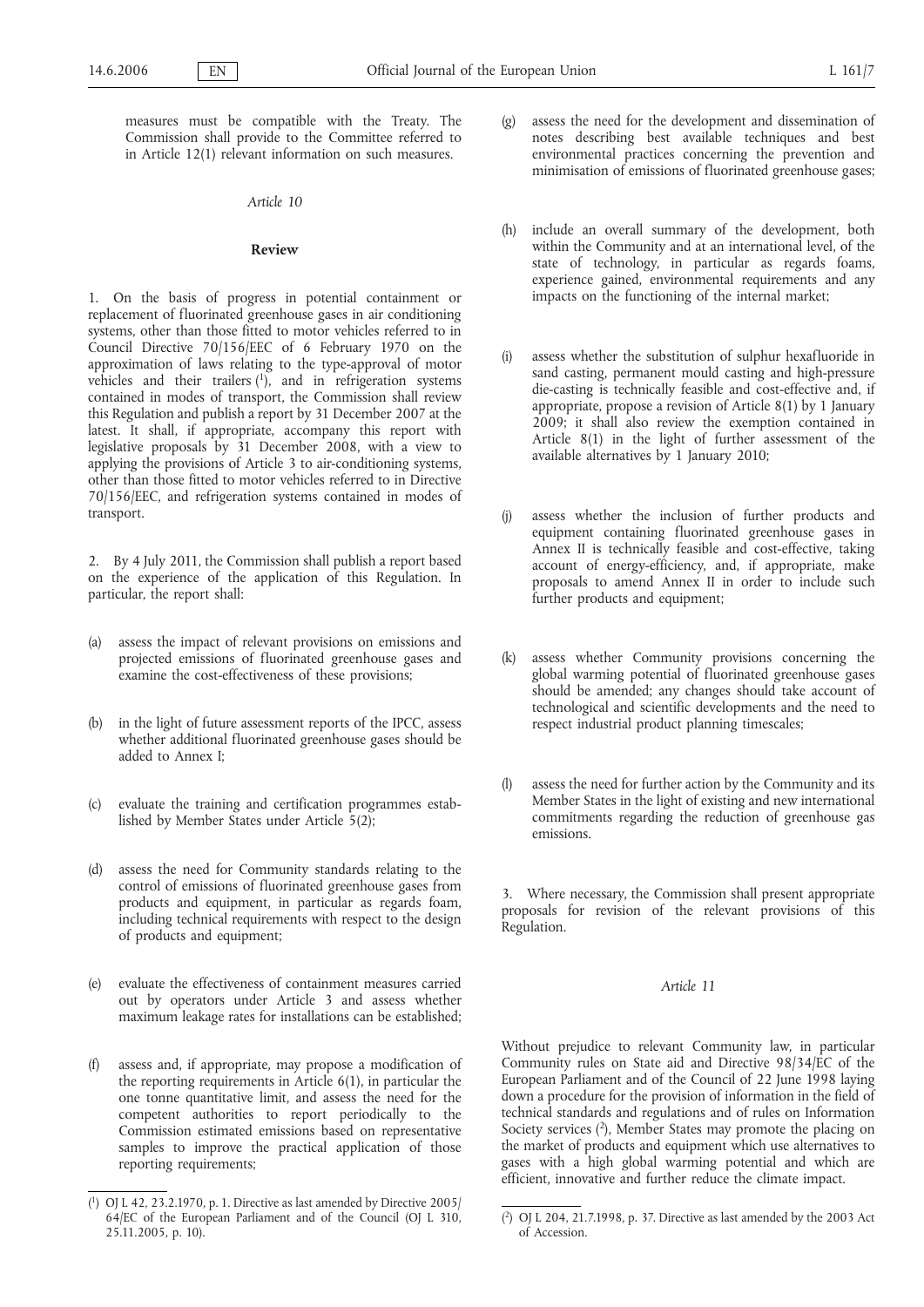# *Article 12*

# **Committee**

1. The Commission shall be assisted by the Committee instituted by Article 18 of Regulation (EC) No 2037/2000.

2. Where reference is made to this paragraph, Articles 5 and 7 of Decision 1999/468/EC shall apply, having regard to the provisions of Article 8 thereof.

The period laid down in Article 5(6) of Decision 1999/468/EC shall be set at three months.

3. The Committee shall adopt its Rules of Procedure.

### *Article 13*

# **Penalties**

1. Member States shall lay down rules on penalties applicable to infringements of the provisions of this Regulation and shall take all measures necessary to ensure that such rules are implemented. The penalties provided for shall be effective, proportionate and dissuasive.

2. Member States shall notify the rules on penalties to the Commission by 4 July 2008 and shall also notify it without delay of any subsequent amendment affecting those rules.

### *Article 14*

Without prejudice to Article 9(3), Member States may maintain or introduce more stringent protective measures in accordance with the procedures laid down in Article 95 of the Treaty, in relation to Articles 7, 8 and 9 of this Regulation, or Article 176 of the Treaty in relation to other Articles of this Regulation.

### *Article 15*

### **Entry into force**

This Regulation shall enter into force on the 20th day following its publication in the *Official Journal of the European Union.*

It shall apply with effect from 4 July 2007, with the exception of Article 9 and Annex II, which shall apply from 4 July 2006.

This Regulation shall be binding in its entirety and directly applicable in all Member States.

Done at Strasbourg, 17 May 2006.

*For the European Parliament The President* J. BORRELL FONTELLES

*For the Council The President* H. WINKLER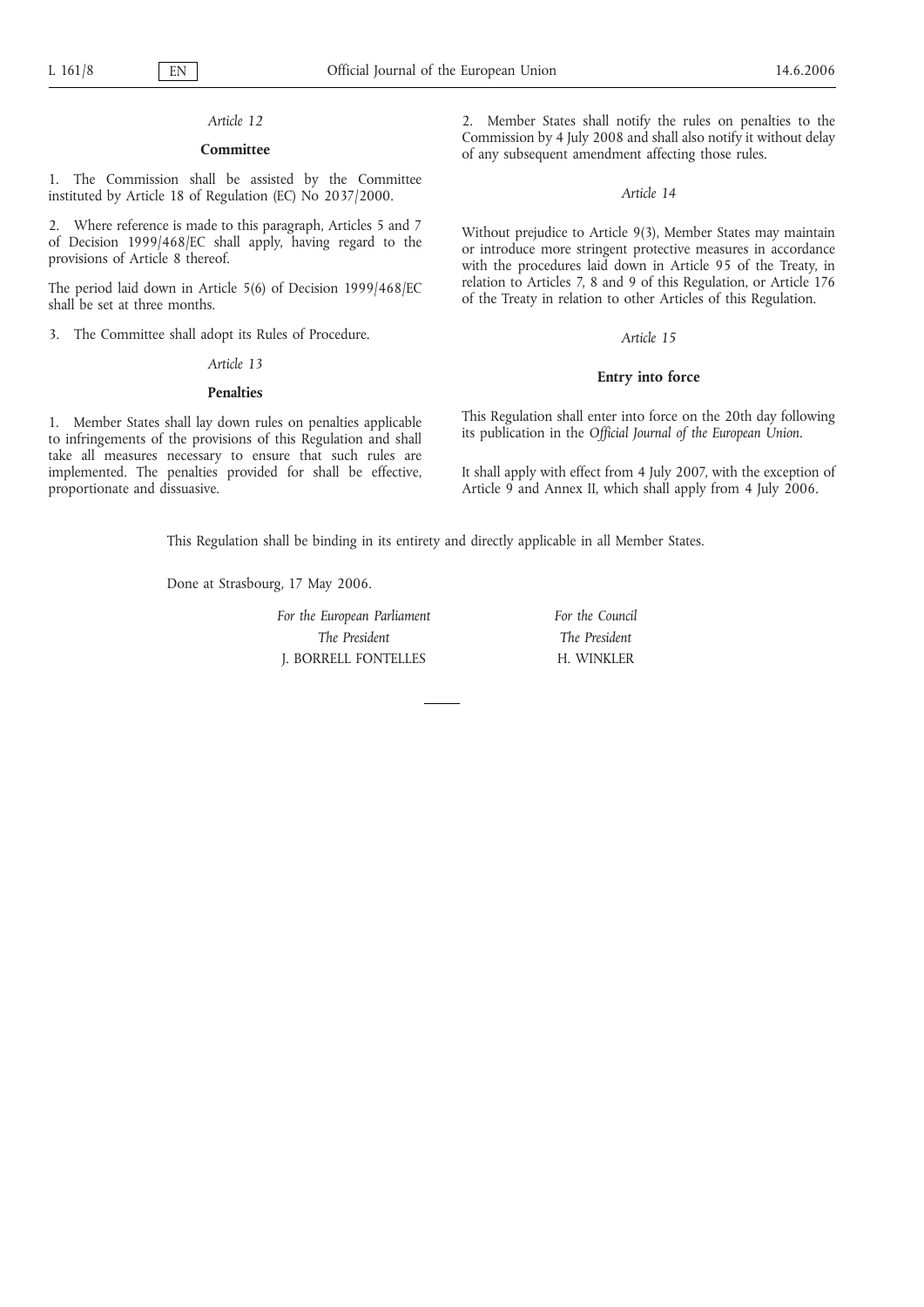# *ANNEX I*

# **PART 1**

# **Fluorinated greenhouse gases referred to in Article 2(1)**

| Fluorinated greenhouse gas | Chemical Formula                    | Global warming potential (GWP) |
|----------------------------|-------------------------------------|--------------------------------|
| Sulphur hexafluoride       | $\rm SF_6$                          | 22 200                         |
| Hydrofluorocarbons (HFCs): |                                     |                                |
| $HFC-23$                   | CHF <sub>3</sub>                    | 12 000                         |
| $HFC-32$                   | $CH_2F_2$                           | 550                            |
| $HFC-41$                   | $CH_3F$                             | 97                             |
| HFC-43-10mee               | $C_5H_2F_{10}$                      | 1 500                          |
| HFC-125                    | $C_2HF_5$                           | 3 4 0 0                        |
| HFC-134                    | $C_2H_2F_4$                         | 1 1 0 0                        |
| HFC-134a                   | CH <sub>2</sub> FCF <sub>3</sub>    | 1 300                          |
| HFC-152a                   | $C_2H_4F_2$                         | 120                            |
| HFC-143                    | $C_2H_3F_3$                         | 330                            |
| HFC-143a                   | $C_2H_3F_3$                         | 4 3 0 0                        |
| HFC-227ea                  | $C_3HF_7$                           | 3 500                          |
| HFC-236cb                  | $CH2FCF2CF3$                        | 1 300                          |
| HFC-236ea                  | CHF <sub>2</sub> CHFCF <sub>3</sub> | 1 200                          |
| HFC-236fa                  | $C_3H_2F_6$                         | 9 4 0 0                        |
| HFC-245ca                  | $C_3H_3F_5$                         | 640                            |
| HFC-245fa                  | $CHF2CH2CF3$                        | 950                            |
| HFC-365mfc                 | $CF3CH2CF2CH3$                      | 890                            |
| Perfluorocarbons (PFCs):   |                                     |                                |
| Perfluoromethane           | CF <sub>4</sub>                     | 5 700                          |
| Perfluoroethane            | $C_2F_6$                            | 11 900                         |
| Perfluoropropane           | $C_3F_8$                            | 8 600                          |
| Perfluorobutane            | $C_4F_{10}$                         | 8 600                          |
| Perfluoropentane           | $C_5F_{12}$                         | 8 900                          |
| Perfluorohexane            | $\mathrm{C_6F_{14}}$                | 9 0 0 0                        |
| Perfluorocyclobutane       | $c$ - $C_4F_8$                      | $10\;000$                      |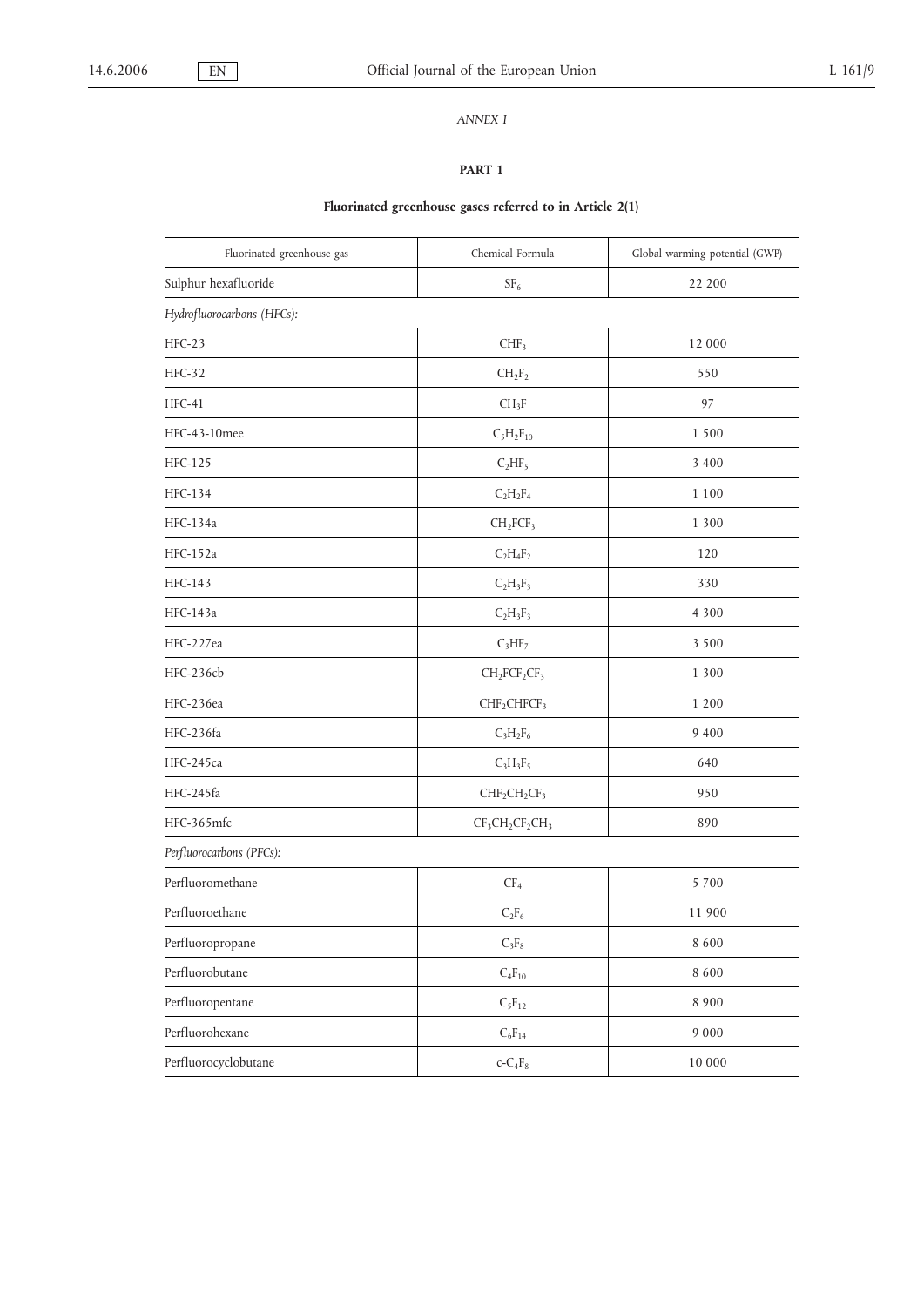# **PART 2**

# **Method of calculating the total global warming potential (GWP) for a preparation**

The total GWP for a preparation is a weighted average, derived from the sum of the weight fractions of the individual substances multiplied by their GWPs.

Σ (Substance X % x GWP) + (Substance Y % x GWP) + … (Substance N % x GWP)

where % is the contribution by weight with a weight tolerance of +/- 1 %.

For example: applying the formula to a theoretical blend of gases consisting of 23 % HFC-32; 25 % HFC-125 and 52 % HFC-134a;

Σ (23 % x 550) + (25 % x 3 400) + (52 % x 1 300)

 $\rightarrow$  Total GWP = 1 652,5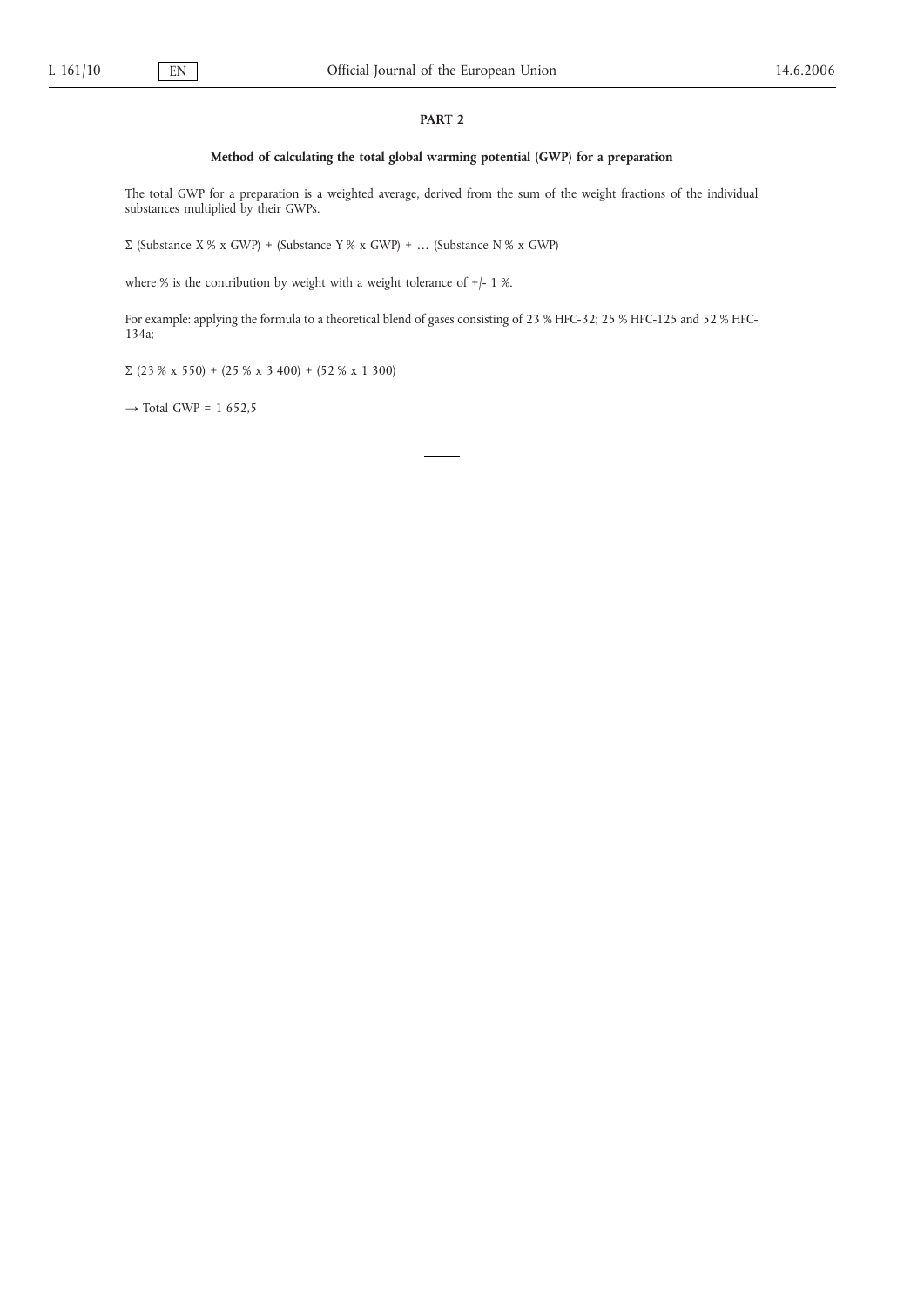# *ANNEX II*

# **Placing on the market prohibitions in accordance with Article 9**

| Fluorinated greenhouse gases            | Products and equipment                                                            | Date of prohibition |
|-----------------------------------------|-----------------------------------------------------------------------------------|---------------------|
| Fluorinated greenhouse gases            | Non-refillable containers                                                         | 4 July 2007         |
| Hydrofluorocarbons and perfluorocarbons | Non-confined direct-evaporation<br>systems containing refrigerants                | 4 July 2007         |
| Perfluorocarbons                        | Fire protection systems and fire<br>extinguishers                                 | 4 July 2007         |
| Fluorinated greenhouse gases            | Windows for domestic use                                                          | 4 July 2007         |
| Fluorinated greenhouse gases            | Other windows                                                                     | 4 July 2008         |
| Fluorinated greenhouse gases            | Footwear                                                                          | 4 July 2006         |
| Fluorinated greenhouse gases            | <b>Tyres</b>                                                                      | 4 July 2007         |
| Fluorinated greenhouse gases            | One component foams, except<br>when required to meet national<br>safety standards | 4 July 2008         |
| Hydrofluorocarbons                      | Novelty aerosols                                                                  | 4 July 2009         |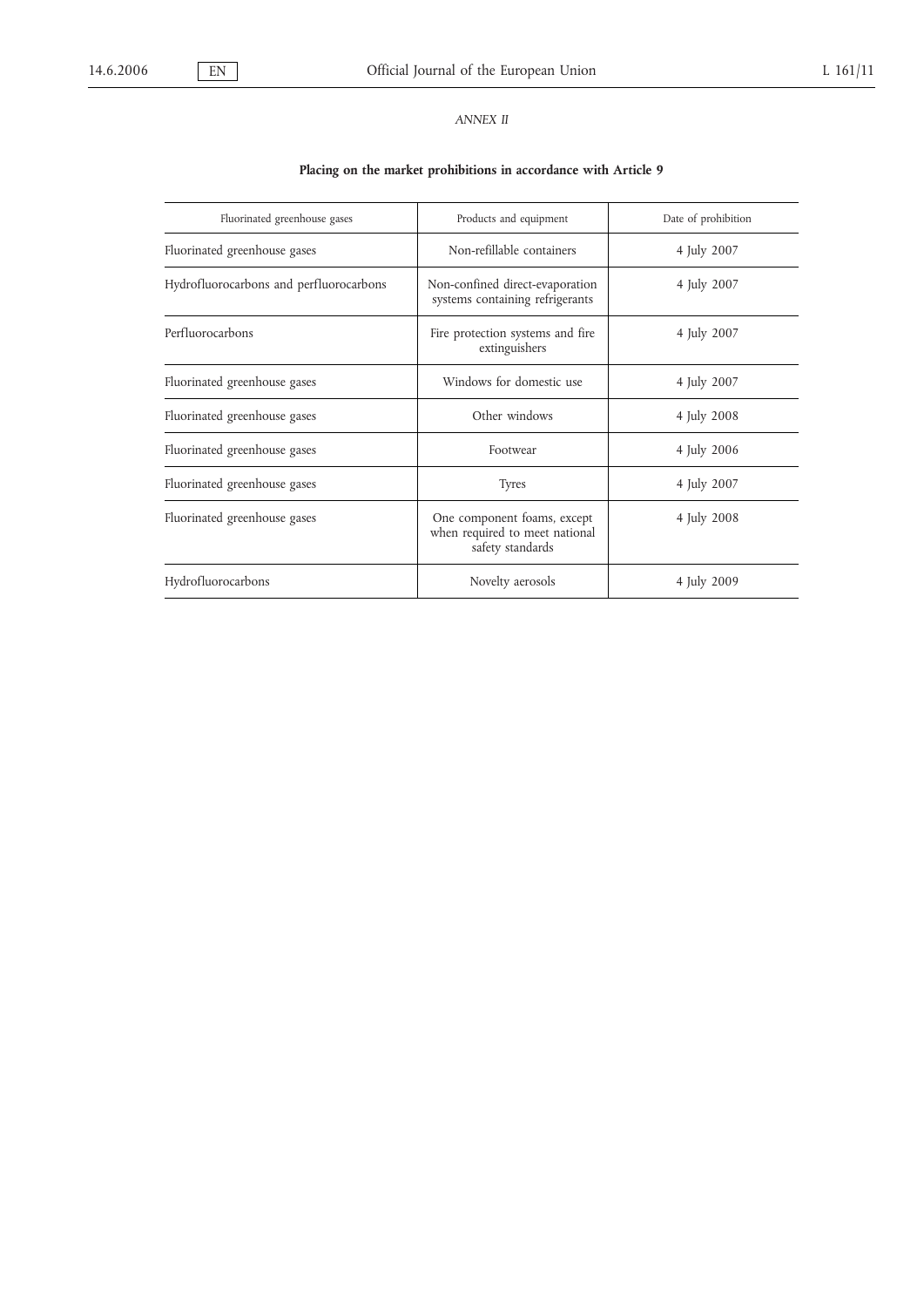# **DIRECTIVE 2006/40/EC OF THE EUROPEAN PARLIAMENT AND OF THE COUNCIL**

# **of 17 May 2006**

# **relating to emissions from air-conditioning systems in motor vehicles and amending Council Directive 70/156/EEC**

**(Text with EEA relevance)**

THE EUROPEAN PARLIAMENT AND THE COUNCIL OF THE EUROPEAN UNION,

Having regard to the Treaty establishing the European Community, and in particular Article 95 thereof,

Having regard to the proposal from the Commission,

Having regard to the opinion of the European Economic and Social Committee (1),

Acting in accordance with the procedure laid down in Article 251 of the Treaty  $(2)$ , in the light of the joint text approved by the Conciliation Committee on 14 March 2006,

Whereas:

- (1) The internal market comprises an area without internal frontiers in which the free movement of goods, persons, services and capital must be ensured, and to that end a Community type-approval system for motor vehicles is in place. The technical requirements for the type-approval of motor vehicles with regard to air-conditioning systems should be harmonised to avoid the adoption of requirements that differ from one Member State to another and to ensure the proper functioning of the internal market.
- (2) A growing number of Member States intend to regulate the use of air-conditioning systems in motor vehicles as a consequence of Council Decision 2002/358/EC of 25 April 2002 concerning the approval, on behalf of the European Community, of the Kyoto Protocol to the United Nations Framework Convention on Climate Change and the joint fulfilment of commitments thereunder  $(3)$ . The Decision commits the Community and its Member States to reduce their aggregate anthropogenic emissions of greenhouse gases listed in Annex A to the Kyoto Protocol by 8 % compared to 1990 levels in the period from 2008 to 2012. The uncoordinated implementation of these commitments carries the risk of creating barriers to the free movement of

motor vehicles in the Community. Therefore it is appropriate to lay down the requirements to be fulfilled by air conditioning systems fitted to vehicles in order to be allowed on the market and to prohibit from a certain date air conditioning systems designed to contain fluorinated greenhouse gases with a global warming potential higher than 150.

- (3) Emissions of hydrofluorocarbon-134a (HFC-134a), which has a global warming potential of 1 300, from airconditioning systems in motor vehicles are of growing concern because of their impact on climate change. Costeffective and safe alternatives to hydrofluorocarbon‑134a (HFC-134a) are expected to be available in the near future. A review should be carried out to establish, in the light of progress in potential containment of emissions from, or replacement of, fluorinated greenhouse gases in such systems, whether this Directive should be extended to other categories of motor vehicle and whether the provisions concerning the global warming potential of these gases should be amended, taking account of technological and scientific developments and the need to respect industrial product planning timescales.
- (4) In order to ensure that the prohibition of certain fluorinated greenhouse gases is effective, there is a need to limit the possibility of retrofitting motor vehicles with air-conditioning systems designed to contain fluorinated greenhouse gases with a global warming potential higher than 150 and to prohibit filling air-conditioning systems with such gases.
- (5) In order to limit the emissions of certain fluorinated greenhouse gases from air conditioning systems in motor vehicles it is necessary to establish limit values for leakage rates and the test procedure for the assessment of leakage in air conditioning systems designed to contain fluorinated greenhouse gases with a global warming potential higher than 150 which are fitted to motor vehicles.
- (6) In order to contribute to the fulfilment of the commitments of the Community and its Member States under the UN Framework Convention on Climate Change, the Kyoto Protocol and Decision 2002/358/EC, Regulation (EC) No 842/2006 of the European Parliament and of the Council of 17 May 2006 on certain fluorinated greenhouse gases (4) and this Directive, which both contribute to the reduction of emissions of fluorinated greenhouse gases, should be adopted and published in the *Official Journal of the European Union* simultaneously.

<sup>(</sup> 1) OJ C 108, 30.4.2004, p. 62.

<sup>(</sup> 2) Opinion of the European Parliament of 31 March 2004 (OJ C 103 E, 29.4.2004, p. 600), Council Common Position of 21 June 2005 (OJ C 183 E, 26.7.2005, p. 17) and Position of the European Parliament of 26 October 2005 (not yet published in the Official Journal). Legislative Resolution of the European Parliament of 6 April 2006 and Council Decision of 25 April 2006.

 $(^{3})$  OJ L 130, 15.5.2002, p. 1.

<sup>4)</sup> See page 1 of this *Official Journal*.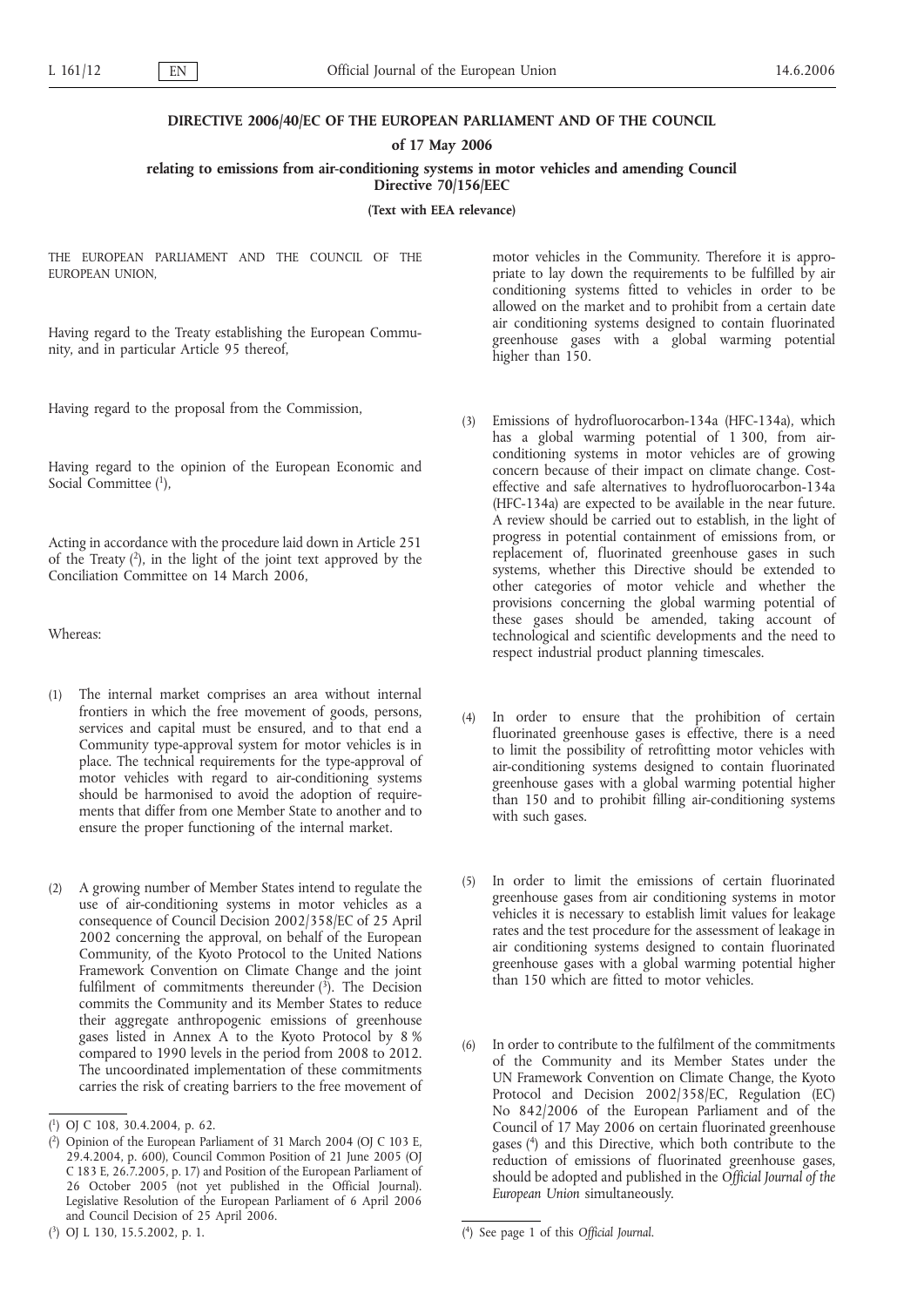- (7) Any manufacturer of vehicles should make available to the approval authority all relevant technical information regarding the installed air-conditioning systems and the gases used in them. In the case of air conditioning systems designed to contain fluorinated greenhouse gases with a global warming potential higher than 150, the manufacturer should also make available the leakage rate of these systems.
- (8) The measures necessary for the implementation of this Directive should be adopted in accordance with Council Decision 1999/468/EC of 28 June 1999 laying down the procedures for the exercise of implementing powers conferred on the Commission  $(1)$ .
- (9) This Directive is one of the separate directives of the EC type-approval procedure which was established by Council Directive 70/156/EEC of 6 February 1970 on the approximation of the laws of the Member States relating to the type-approval of motor vehicles and their trailers  $(2)$ . Consequently, Directive 70/156/EEC should be amended accordingly.
- (10) Since the objectives of this Directive, namely to control the leakage of the specific fluorinated greenhouse gases in the air-conditioning systems fitted to vehicles and to prohibit from a certain date air-conditioning systems designed to contain fluorinated greenhouse gases with a global warming potential higher than 150, cannot be sufficiently achieved by the Member States acting alone and can therefore, by reason of the scale and effects of this Directive, be better achieved at Community level, the Community may adopt measures, in accordance with the principle of subsidiarity as set out in Article 5 of the Treaty. In accordance with the principle of proportionality as set out in that Article, this Directive does not go beyond what is necessary in order to achieve those objectives.
- (11) In accordance with paragraph 34 of the Interinstitutional Agreement on better law-making  $(3)$ , Member States are encouraged to draw up, for themselves and in the interests of the Community, their own tables which will, as far as possible, illustrate the correlation between this Directive and the transposition measures, and to make them public,

HAVE ADOPTED THIS DIRECTIVE:

*Article 1*

# **Subject matter**

This Directive lays down the requirements for the EC typeapproval or national type-approval of vehicles as regards emissions from, and the safe functioning of, air-conditioning systems fitted to vehicles. It also lays down provisions on retrofitting and refilling of such systems.

# *Article 2*

# **Scope**

The Directive shall apply to motor vehicles of categories  $M_1$  and  $N_1$  as defined in Annex II of Directive 70/156/EEC. For the purpose of this Directive, vehicles of category  $N_1$  are limited to those of class I as described in the first table in point 5.3.1.4 of Annex I to Council Directive 70/220/EEC of 20 March 1970 on the approximation of the laws of the Member States on measures to be taken against air pollution by emissions from motor vehicles (<sup>4</sup>), as inserted by Directive 98/69/EC of the European Parliament and of the Council (5).

### *Article 3*

### **Definitions**

For the purposes of this Directive the following definitions shall apply:

- 1. 'vehicle' means any motor vehicle falling within the scope of this Directive;
- 2. 'vehicle type' means a type as defined in section B of Annex II of Directive 70/156/EEC;
- 3. 'air-conditioning system' means any system whose main purpose is to decrease the air temperature and humidity of the passenger compartment of a vehicle;
- 4. 'dual evaporator system' means a system where one evaporator is mounted in the engine compartment and the other in a different compartment of the vehicle; all other systems shall be considered 'single evaporator systems';
- 5. 'fluorinated greenhouse gases' means hydrofluorocarbons (HFCs), perfluorocarbons (PFCs) and sulphur hexafluoride  $(SF_6)$  as referred to in Annex A of the Kyoto Protocol and preparations containing these substances, but excludes substances controlled under Regulation (EC) No 2037/ 2000 of the European Parliament and of the Council of 29 June 2000 on substances that deplete the ozone layer  $(6)$ ;
- 6. 'hydrofluorocarbon' means an organic compound consisting of carbon, hydrogen and fluorine, and where no more than six carbon atoms are contained in the molecule;

<sup>(</sup> 1) OJ L 184, 17.7.1999, p. 23.

<sup>(</sup> 2) OJ L 42, 23.2.1970, p. 1. Directive as last amended by Commission Directive 2006/28/EC (OJ L 65, 7.3.2006, p. 27).

<sup>(</sup> 3) OJ C 321, 31.12.2003, p. 1.

<sup>(</sup> 4) OJ L 76, 6.4.1970, p. 1. Directive as last amended by Commission Directive 2003/76/EC (OJ L 206, 15.8.2003, p. 29).

<sup>(</sup> 5) OJ L 350, 28.12.1998, p. 1.

<sup>(</sup> 6) OJ L 244, 29.9.2000, p. 1. Regulation as last amended by Commission Regulation (EC) No 29/2006 (OJ L 6, 11.1.2006, p. 27).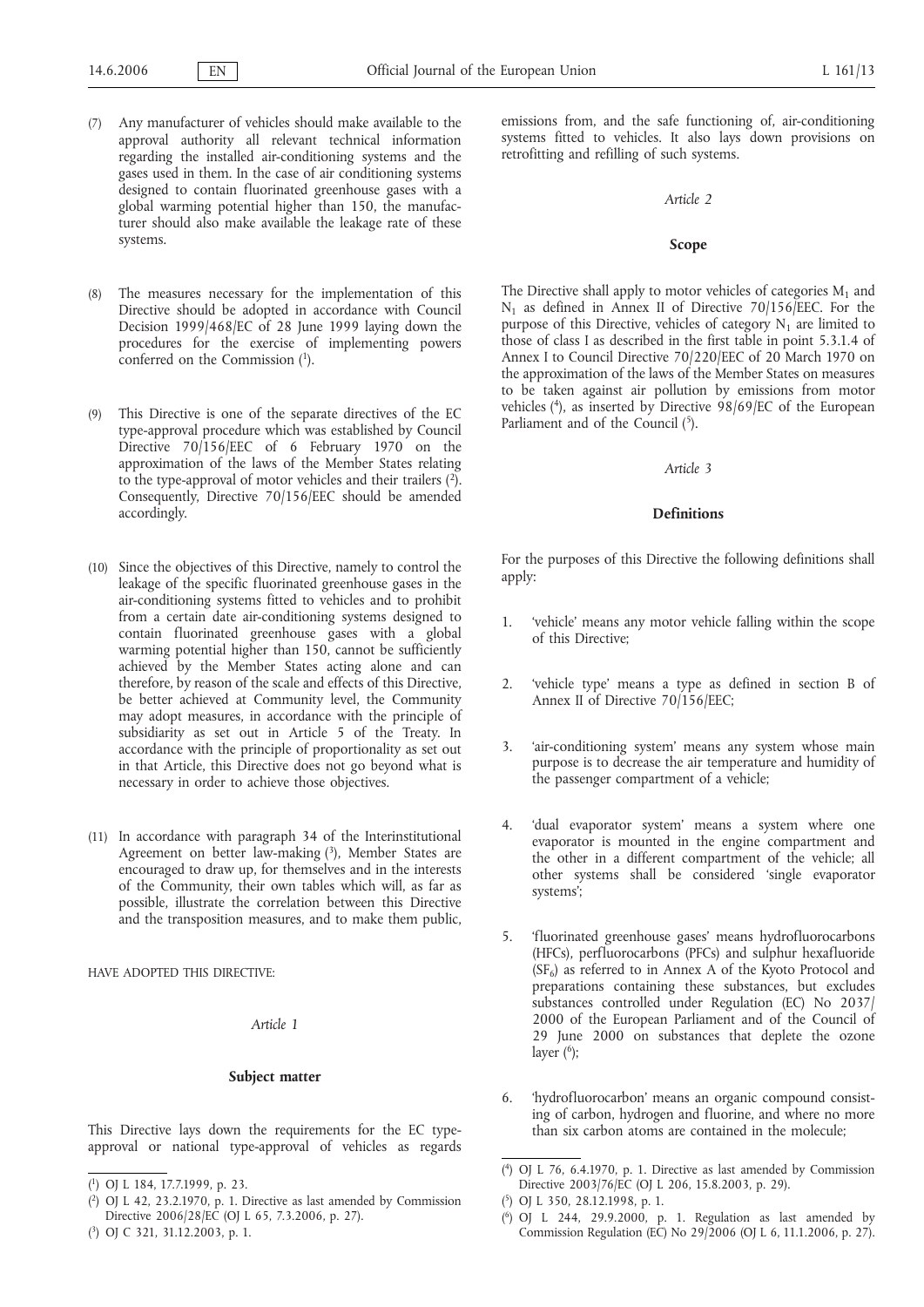- 7. 'perfluorocarbon' means an organic compound consisting of carbon and fluorine only, and where no more than six carbon atoms are contained in the molecule;
- 8. 'global warming potential' means the climatic warming potential of a fluorinated greenhouse gas relative to that of carbon dioxide. The global warming potential (GWP) is calculated in terms of the 100 year warming potential of one kilogram of a gas relative to one kilogram of  $CO<sub>2</sub>$ . The relevant GWP figures are those published in the third assessment report adopted by the Intergovernmental Panel on Climate Change (2001 IPCC GWP values) (1);
- 9. 'preparation' means a mixture composed of two or more substances at least one of which is a fluorinated greenhouse gas. The total global warming potential (2) of the preparation shall be determined in accordance with Part 2 of the Annex;
- 10. 'retrofitting' means installing an air-conditioning system in a vehicle after it has been registered.

*Article 4*

# **Obligations of the Member States**

1. Member States shall grant, as appropriate, EC type-approval or national type-approval, with regard to emissions from air conditioning systems, only to vehicle types that satisfy the requirements of this Directive.

2. For the purpose of granting whole vehicle type-approval pursuant to Article 4(1)(a) of Directive 70/156/EEC, Member States shall ensure that manufacturers supply information on the type of refrigerant used in air-conditioning systems fitted to new motor vehicles.

3. For the purpose of type-approval of vehicles fitted with airconditioning systems designed to contain a fluorinated greenhouse gas with a global warming potential higher than 150, Member States shall ensure that, in accordance with the harmonised leakage detection test referred to in Article 7(1), the leakage rate of such gases shall not exceed the maximum permissible limits laid down in Article 5.

*Article 5*

# **Type-approval**

1. With effect from six months from the date of adoption of a harmonised leakage detection test, Member States may not, on grounds relating to emissions from air conditioning systems:

- (a) refuse, in respect of a new type of vehicle, to grant EC typeapproval, or national type approval; or
- (b) prohibit registration, sale or entry into service of new vehicles,

if the vehicle fitted with an air-conditioning system designed to contain fluorinated greenhouse gases with a global warming potential higher than 150 complies with the requirements of this Directive.

2. With effect from 12 months from the date of adoption of a harmonised leakage detection test or 1 January 2007, whichever is later, Member States shall no longer grant EC type-approval or national type-approval for a type of vehicle fitted with an airconditioning system designed to contain fluorinated greenhouse gases with a global warming potential higher than 150, unless the rate of leakage from that system does not exceed 40 grams of fluorinated greenhouse gases per year for a single evaporator system, or 60 grams of fluorinated greenhouse gases per year for a dual evaporator system.

3. With effect from 24 months from the date of adoption of a harmonised leakage detection test or 1 January 2008, whichever is later, in respect of new vehicles fitted with air-conditioning systems designed to contain fluorinated greenhouse gases with a global warming potential higher than 150, unless the rate of leakage from that system does not exceed 40 grams of fluorinated greenhouse gases per year for a single evaporator system or 60 grams of fluorinated greenhouse gases per year for a dual evaporator system, Member States shall:

- (a) consider certificates of conformity to be no longer valid for the purposes of Article 7(1) of Directive 70/156/EEC; and
- (b) refuse registration and prohibit sale and entry into service.

4. With effect from 1 January 2011 Member States shall no longer grant EC type-approval or national type-approval for a type of vehicle fitted with an air conditioning system designed to contain fluorinated greenhouse gases with a global warming potential higher than 150.

<sup>(</sup> 1) IPCC Third Assessment Climate Change 2001. A Report of the Intergovernmental Panel on Climate Change (http://www.ipcc.ch/pub/ reports.htm).

<sup>(</sup> 2) For the calculation of the GWP of non-fluorinated greenhouse gases in preparations, the values published in the First IPCC Assessment shall apply, see: Climate Change, The IPCC Scientific Assessment, J.T. Houghton, G.J. Jenkins, J.J. Ephraums (ed.), Cambridge University Press, Cambridge (UK) 1990.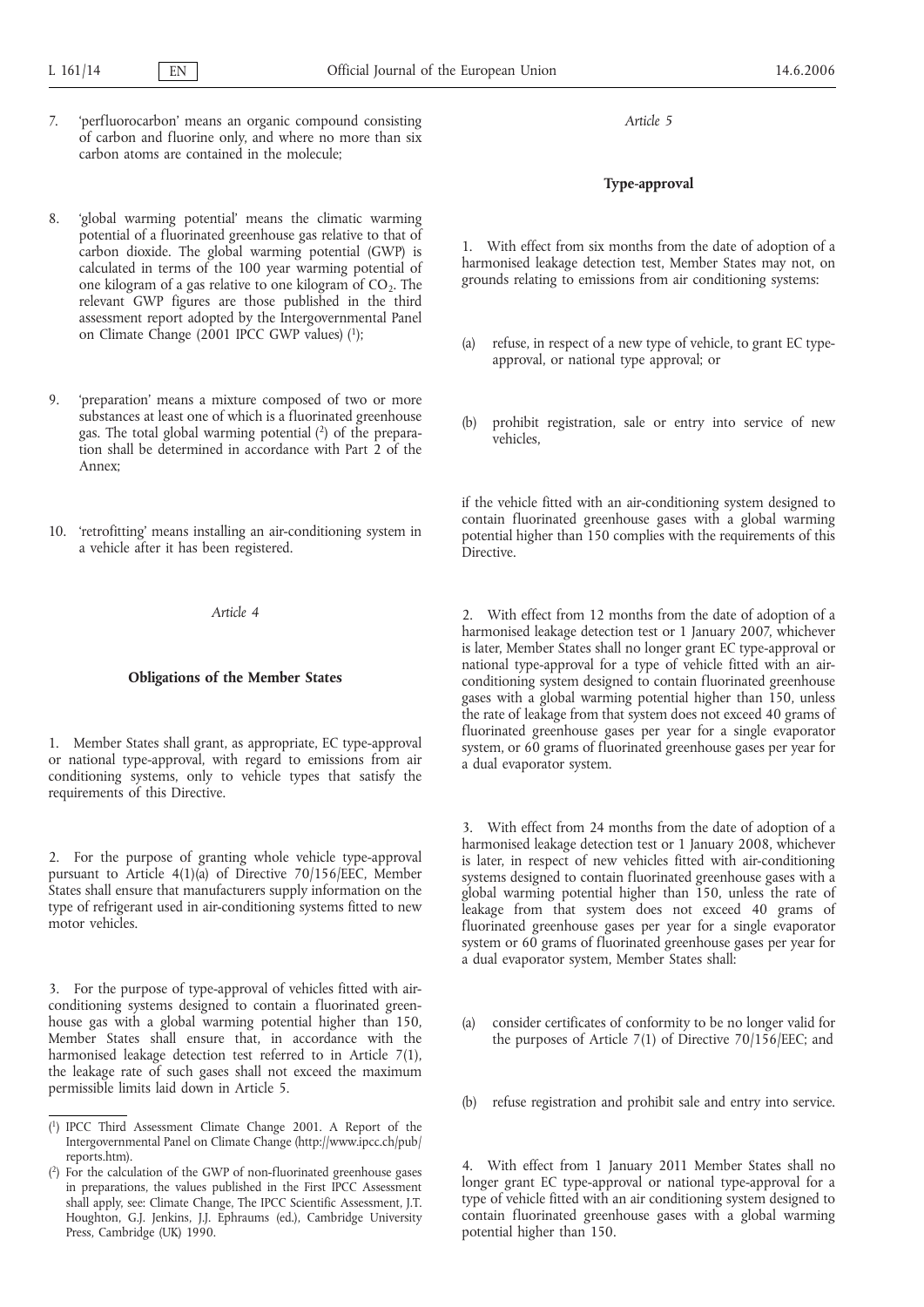5. With effect from 1 January 2017, in respect of new vehicles which are fitted with an air-conditioning system designed to contain fluorinated greenhouse gases with a global warming potential higher than 150, Member States shall:

- (a) consider certificates of conformity to be no longer valid for the purposes of Article 7(1) of Directive 70/156/EEC; and
- (b) refuse registration and prohibit sale and entry into service.

6. Without prejudice to relevant Community law, in particular Community rules on State aid and Directive 98/34/EC of the European Parliament and of the Council of 22 June 1998 laying down a procedure for the provision of information in the field of technical standards and regulations and of rules on Information Society services  $(1)$ , Member States may promote the installation of air-conditioning systems which are efficient, innovative and further reduce the climate impact.

### *Article 6*

### **Retrofitting and refilling**

1. With effect from 1 January 2011, air-conditioning systems designed to contain fluorinated greenhouse gases with a global warming potential higher than 150 shall not be retrofitted to vehicles type-approved from that date. With effect from 1 January 2017, such air-conditioning systems shall not be retrofitted to any vehicles.

2. Air-conditioning systems fitted to vehicles type-approved on or after 1 January 2011 shall not be filled with fluorinated greenhouse gases with a global warming potential higher than 150. With effect from 1 January 2017 air conditioning systems in all vehicles shall not be filled with fluorinated greenhouse gases with a global warming potential higher than 150, with the exception of refilling of air-conditioning systems containing those gases, which have been fitted to vehicles before that date.

3. Service providers offering service and repair for airconditioning systems shall not fill such equipment with fluorinated greenhouse gases if an abnormal amount of the refrigerant has leaked from the system, until the necessary repair has been completed.

# *Article 7*

### **Implementing measures**

1. By 4 July 2007, the Commission shall adopt the measures for the implementation of Article 4 and Article 5, and in particular:

(a) the administrative provisions for the EC type-approval of vehicles; and

a harmonised leakage detection test for measuring the leakage rate of fluorinated greenhouse gases with a global warming potential higher than 150 from air-conditioning systems.

2. The Commission shall adopt the measures in accordance with the procedure referred to in Article 13 of Directive 70/156/ EEC.

3. The Commission shall publish these measures in the *Official Journal of the European Union*.

4. The procedure referred to in paragraph 2 shall apply to the adoption, where appropriate, of:

- (a) measures needed to ensure the safe functioning and proper servicing of refrigerants in mobile air-conditioning systems;
- (b) measures relating to the retrofitting of in-use vehicles with air-conditioning systems and the refilling of in-use airconditioning systems to the extent not covered by Article 6;
- (c) the adaptation of the method for determining the relevant global warming potential of preparations.

### *Article 8*

# **Review**

1. On the basis of progress in potential containment of emissions from, or replacement of, fluorinated greenhouse gases in air-conditioning systems fitted to motor vehicles, the Commission shall examine whether:

- the present legislation should be extended to other categories of vehicles, in particular categories  $M_2$  and  $M_3$ as well as classes II and III of category  $N_1$  and
- Community provisions concerning the global warming potential of fluorinated greenhouse gases should be amended; any changes should take account of technological and scientific developments and the need to respect industrial product planning timescales,

and shall publish a report by 4 July 2011. Where necessary, it shall present appropriate legislative proposals.

<sup>(</sup> 1) OJ L 204, 21.7.1998, p. 37. Directive as last amended by the 2003 Act of Accession.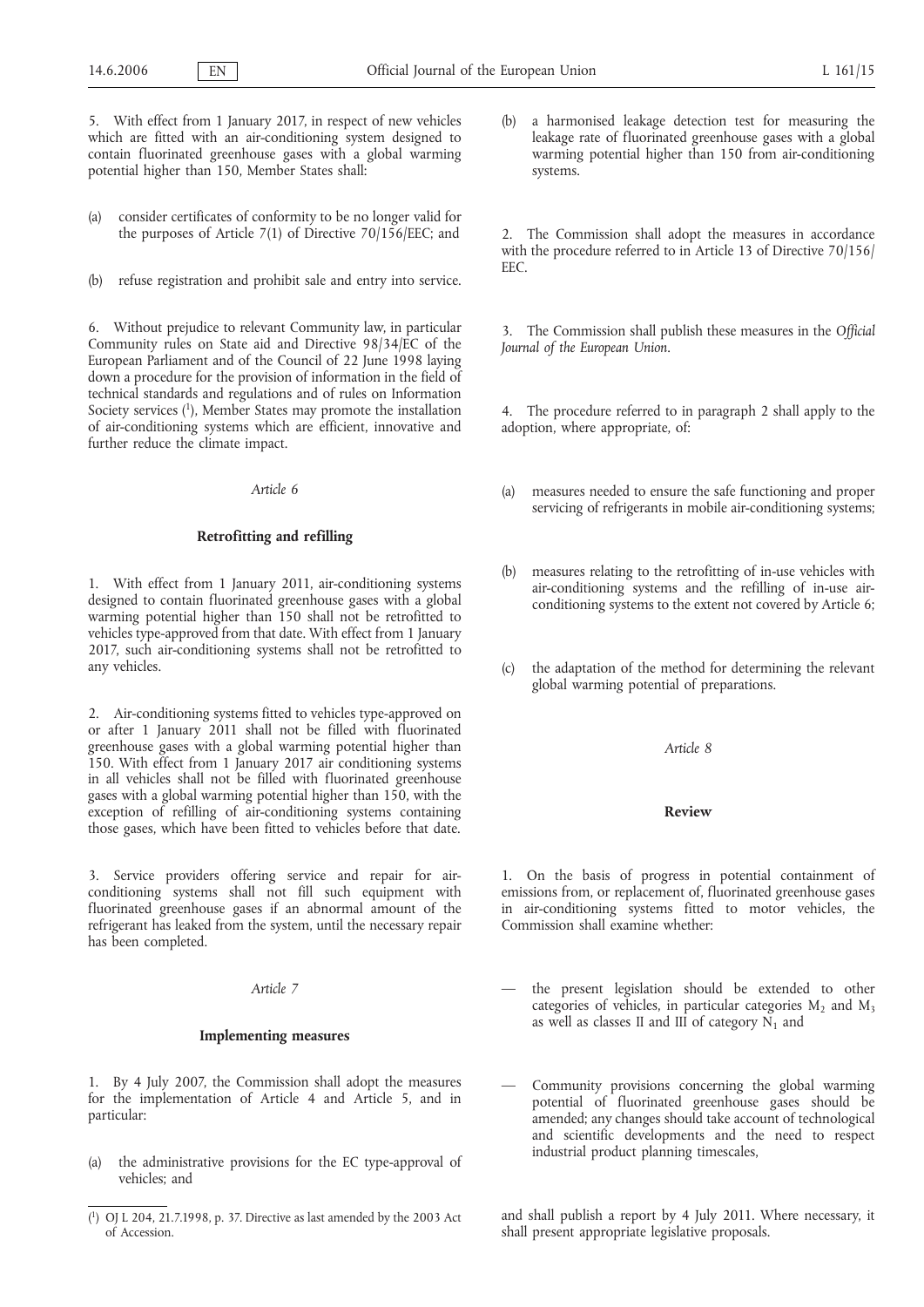2. Where a fluorinated greenhouse gas with a global warming potential higher than 150, which is not yet covered by the IPCC report referred to in Article 3(8), is included in a future report of the IPCC, the Commission shall assess whether it is appropriate to amend this Directive in order to include that gas. If the Commission considers it necessary, it shall, in accordance with the procedure referred to in Article 13 of Directive 70/156/EEC:

adopt the necessary measures and

define transition periods for the application of these measures. In doing so the Commission shall strike a balance between the need for an appropriate lead-time and the risk that the fluorinated greenhouse gas poses to the environment.

# *Article 9*

### **Amendments to Directive 70/156/EEC**

Directive 70/156/EEC is hereby amended in accordance with Part 1 of the Annex to this Directive.

### *Article 10*

# **Transposition**

1. Member States shall adopt and publish by 4 January 2008 the laws, regulations and administrative provisions necessary to comply with this Directive.

They shall apply those measures from 5 January 2008.

When Member States adopt these measures, they shall contain a reference to this Directive or shall be accompanied by such a reference on the occasion of their official publication. The methods of making such reference shall be laid down by Member States.

2. Member States shall communicate to the Commission the text of the main provisions of national law which they adopt in the field covered by this Directive.

### *Article 11*

# **Entry into force**

This Directive shall enter into force on the 20th day following its publication in the *Official Journal of the European Union*.

# *Article 12*

### **Addressees**

This Directive is addressed to the Member States.

Done at Strasbourg, 17 May 2006.

*For the European Parliament The President* J. BORRELL FONTELLES *For the Council The President* H. WINKLER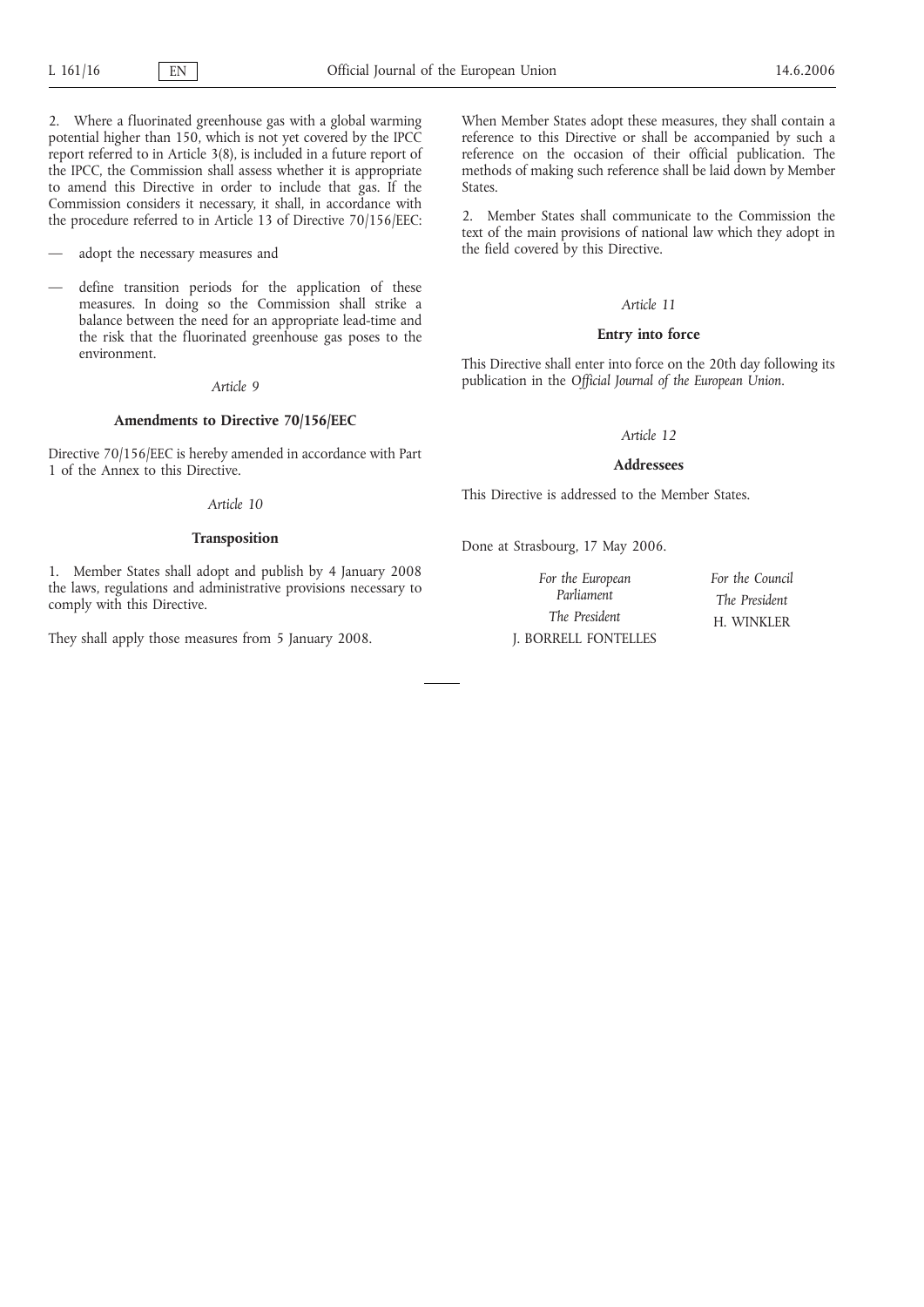### *ANNEX*

# **PART 1**

Directive 70/156/EEC is amended as follows:

1. In Annex IV, part I, a new item numbered 61, and footnote, is inserted as follows:

| Subject                           | Directive No | Official Journal<br>reference | Applicability |   |         |                       |    |    |  |  |    |    |
|-----------------------------------|--------------|-------------------------------|---------------|---|---------|-----------------------|----|----|--|--|----|----|
|                                   |              |                               | $M_1$         | M | $M_{3}$ | Ν,                    | N, | N, |  |  | O- | O. |
| '61. Air-condi-<br>tioning system | (2006/40/EC) | L 161,<br>14.6.2006,<br>p. 12 | T.<br>Λ       |   |         | <b>TT</b><br>л<br>(8) |    |    |  |  |    |    |

( $^{8}$ ) Only for vehicles of category N<sub>1</sub>, class I as described in the first table in point 5.3.1.4 of Annex I to Directive 70/220/EEC as inserted by Directive 98/69/EC.'

### 2. Annex XI is amended as follows:

(a) in Appendix 1 a new item numbered 61 is inserted as follows:

| Item         | Subject                    | Directive No | $M_1 \le 2500$ ( <sup>1</sup> ) kg $M_1 > 2500$ ( <sup>1</sup> ) kg | М, | M: |
|--------------|----------------------------|--------------|---------------------------------------------------------------------|----|----|
| $^{\circ}61$ | Air-conditioning<br>system | 2006/40/EC   | ∡⊾                                                                  |    |    |

(b) in Appendix 2 a new item numbered 61 is inserted as follows:

| Item | Subiect                      | Directive No | $M_1$          | $M_{2}$ | M, | $N_{1}$ | $N_{2}$ | $N_{3}$ | O <sub>1</sub> | ◡ | U: |  |
|------|------------------------------|--------------|----------------|---------|----|---------|---------|---------|----------------|---|----|--|
| 61   | Air-conditioning sys-<br>tem | 2006/40/EC   | <b>TT</b><br>л |         |    | W'      |         |         |                |   |    |  |

(c) in Appendix 3 a new item numbered 61 is inserted as follows:

| Item | Subiect                      | Directive No | M <sub>2</sub> | $M_3$ | $N_{1}$ | $N_{2}$ | $N_{3}$ | U1 | U١ | U. | v. |
|------|------------------------------|--------------|----------------|-------|---------|---------|---------|----|----|----|----|
| 61   | Air-conditioning sys-<br>tem | 2006/40/EC   |                |       | W       |         |         |    |    |    |    |

- (d) in 'Meaning of letters' the following letter is added:
	- 'W Only for vehicles of category N<sub>1</sub>, class I as described in the first table in point 5.3.1.4. of Annex I to Directive 70/220/EEC as inserted by Directive 98/69/EC.'